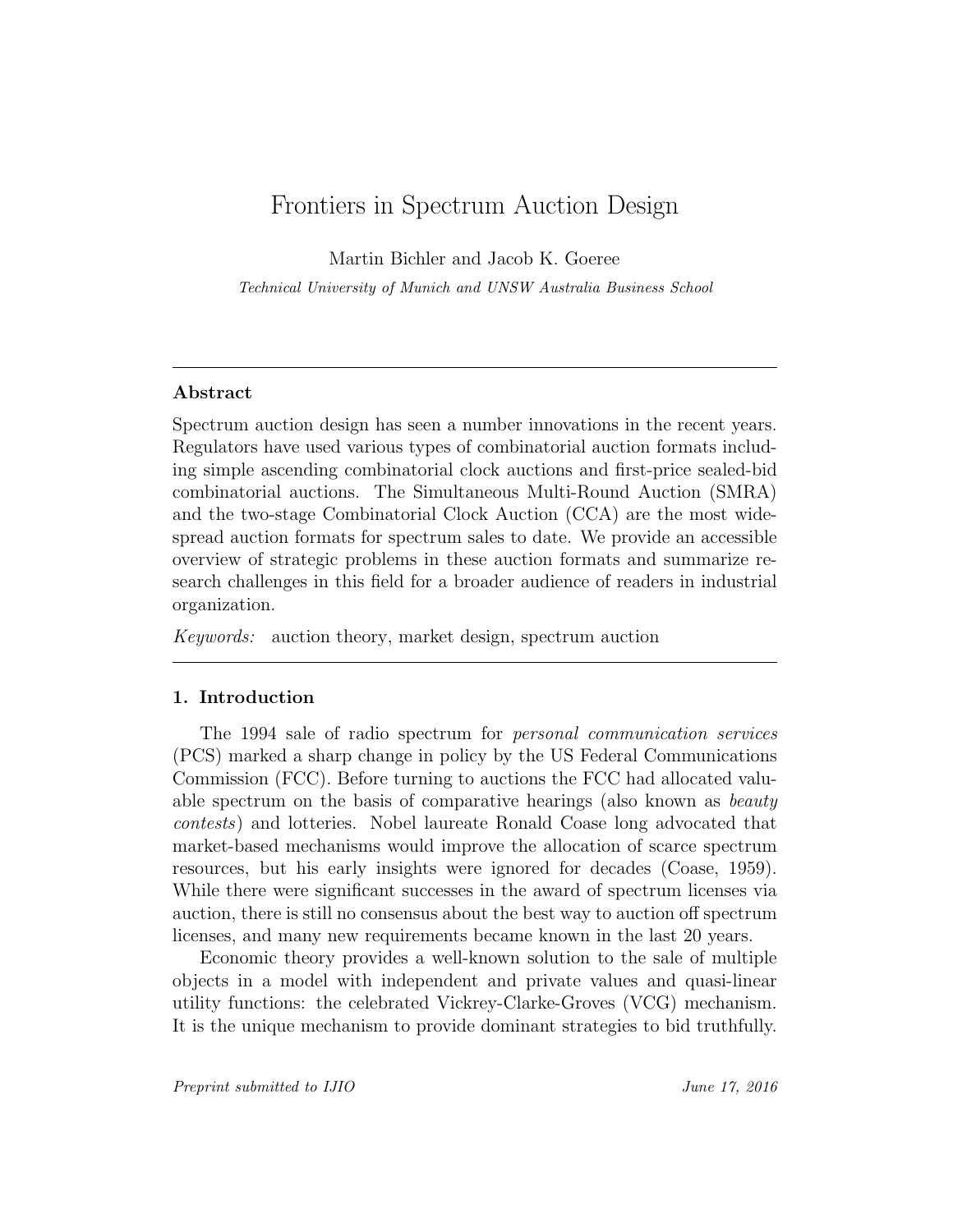The result is beautiful, but the mechanism is rarely if ever used (Ausubel and Milgrom, 2006).

There has been a long discussion about appropriate auction mechanisms for the sale of spectrum rights (Porter and Smith, 2006). Since 1994, the Simultaneous Multi-Round Auction (SMRA) has been used worldwide (Milgrom, 2000). The SMRA design was very successful, but also led to a number of strategic problems for bidders (Cramton, 2009b). The exposure problem is central and refers to the risk for a bidder to make a loss due to winning only a fraction of the bundle of licenses (or blocks of spectrum) he has bid on at a price which exceeds his valuation of this subset. This has led to the design of combinatorial auctions. The Combinatorial Clock Auction (CCA) is the most wide-spread combinatorial auction design for spectrum sales. The auction format has led to some new issues and currently there is an ongoing debate among regulators, telecoms, consultants, and academics about the future of spectrum auction designs.

In this paper we briefly revisit SMRA and the CCA and some of the known strategic challenges in these auction formats. For this we draw on a new edited volume on spectrum auction design, which covers these and other auction formats in great depth (Bichler and Goeree, 2016). Then we discuss assumptions in game-theoretical models which should be revisited to better reflect requirements of regulators and preferences of bidders in the field.

#### 2. The Simultaneous Multi-Round Auction

Let us first discuss the SMRA, which has been used for selling spectrum licenses for more than 20 years.

#### 2.1. Auction Rules

The SMRA is an extension of the English auction to more than one license. All the licenses are sold at the same time, each with a price associated with it, and the bidders can bid on any one of the licenses. The auction proceeds in rounds, which is a specific period of time in which all bidders can submit bids. After the round is closed, the auctioneer discloses, who is winning and the prices of each license, which coincide with the highest bid submitted on each license. There are differences in the level of information revealed about other bidders' bids. Sometimes all bids are revealed after each round, sometimes only prices of the currently winning bids are published.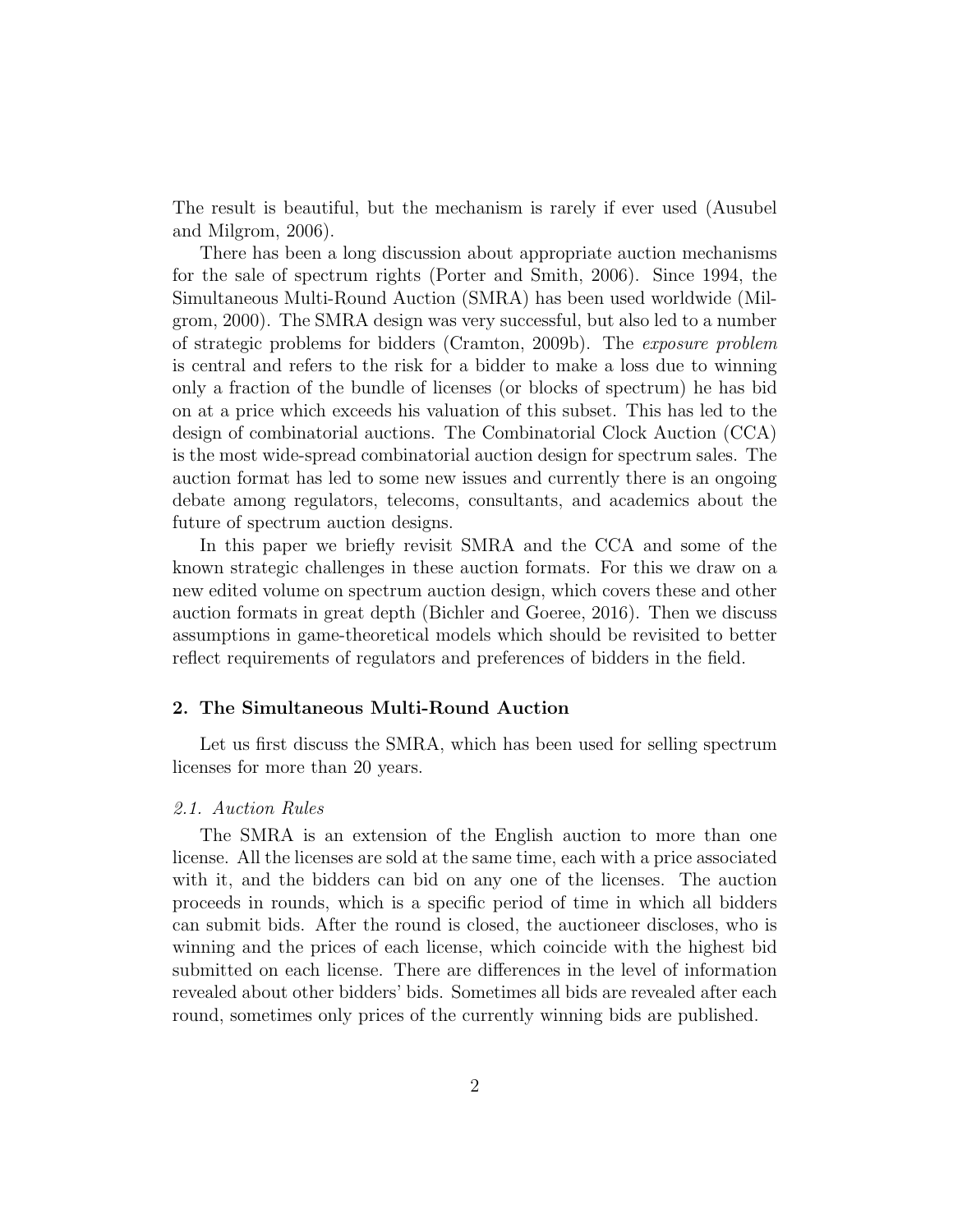The bidding continues until no bidder is willing to raise the bid on any of the licenses any more. In other words, if in one round no new bids are placed, the bidders receive the spectrum for which they hold the highest active bid, then the auction ends with each bidder winning the licenses on which he has the high bid, and paying its bid for any license won.

SMRA uses simple *activity rules* which forces bidders to be active from the start. Monotonicity rules are regularly used, where bidders cannot bid on more licenses in later rounds. This forces bidders to be active from the start. Activity rules can be considered a major innovation of this auction format. Typically, bidders get eligibility points assigned at the start of the auction, which define the number of licenses they are allowed to bid on maximally. If the number of licenses they win in a round and the new bids they submit require less eligibility points than in the last round, then they lose points.

Apart from the activity rules, there are typically additional rules that matter. Auctioneers set *reserve prices* for each license, which describe prices below which an license will not be sold. They need to define *bid increments* and how bid increments might change throughout the auction. A bid increment is the minimum amount by which a bidder needs to increase his bid beyond the ask price in the next round. Sometimes, auctioneers allow for bid withdrawals and sometimes bidders get bid waivers, which allow bidders not to bid in a round without losing eligibility points. Finally, auctioneers often set bidding floors and caps, which are limits on how much a winner in the auction needs to win at a minimum and how much he can win at most. These rules should avoid unwanted outcomes such as a monopoly after the auction or a winner who wins so little spectrum that it is not sufficient for a viable business.

The auction format is popular, because it is easy to implement and the rules are simple. If the valuations of all bidders were additive, the properties of a single-object ascending auction carry over. Unfortunately, this is rarely the case and bidders have often synergies for specific licenses in a package or their preferences are substitutes. Only if bidders have substitutes preferences and bid straightforwardly, then the SMRA terminates at a Walrasian equilibrium, i.e., an equilibrium with linear prices (Milgrom, 2000). Straightforward bidding means that a bidder bids on the bundles of licenses, which together maximize the payoff at the current ask prices in each round. Milgrom (2000) also showed that with at least three bidders and at least one non-substitutes valuation (for example super-additive valuations for a package if licenses) no Walrasian equilibrium exists.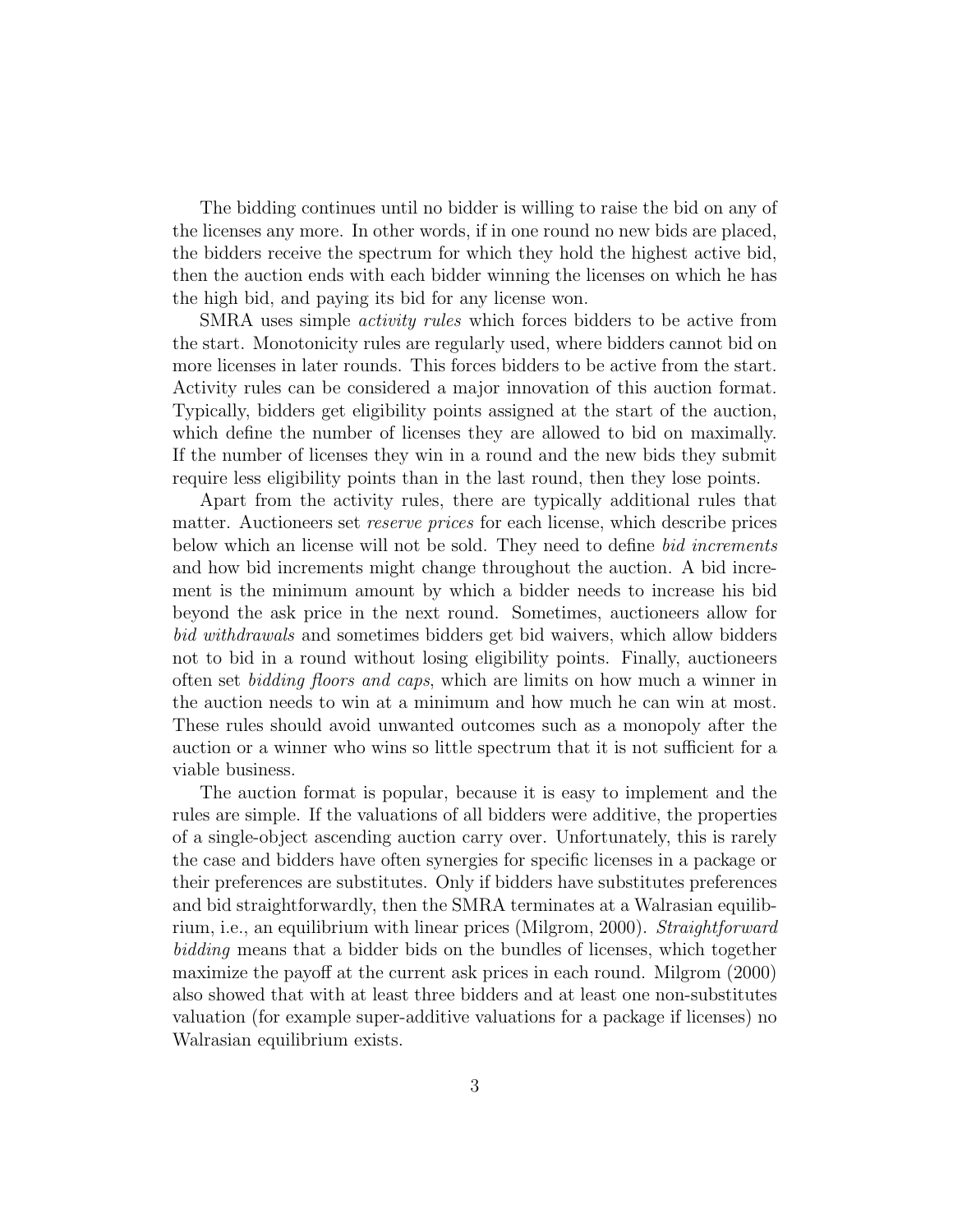#### 2.2. Strategic Challenges

Despite the simplicity of its rules there can be considerable strategic complexity in the SMRA when there are synergies between licenses that cover adjacent geographic regions or between licenses. Such complementarities violate the gross substitutes property of valuations. Bidders who compete aggressively for a certain combination of licenses risk being exposed when they end up winning an inferior subset at high prices. When bidders rationally anticipate this *exposure problem*, competition will be suppressed with adverse consequences for the auction's performance. A number of laboratory experiments document the negative impact of the exposure problem on the performance of the SMRA (Brunner et al., 2010; Goeree and Holt, 2010; Kwasnica et al., 2005; Kagel et al., 2010).

Goeree and Lien (2014) report the first Bayes-Nash equilibrium analysis of the exposure problem. They consider a general setup where "local" bidders interested in a single item compete against "global" bidders who wish to aggregate many licenses because of demand complementarities. For instance, suppose there are two local bidders who value items  $A$  and  $B$  respectively and a single global bidder who only values the package AB. Suppose all bidders' values are independently and uniformly distributed. Goeree and Lien (2014) show that the global bidder's optimal drop-out level when both local bidders are still active is given by

$$
B(V) = \frac{1}{3} (1 + V - \sqrt{1 + 2V - 2V^2})
$$

where V is the global bidder's value for the package AB. When  $V = 1$ the global bidder drops out when the prices for  $A$  and  $B$  reach one-third, i.e. when the cost of the package is only 67% of its value. The intuition is that at a per-unit price of one-third, even if one of the local bidders were to drop out immediately, the global bidder expects the other local bidder to have a value of  $\frac{2}{3}$ , so staying in the auction is not profitable. Goeree and Lien (2014) show that the exposure problem is even worse when the local bidders do not care which of the two items they win. In this case, the local bidders can switch back and forth between the items ("arbitrage") as is commonly observed in actual spectrum auctions. Now the equilibrium is for a global bidder with  $V = 1$  to drop out right away, resulting in zero prices and zero revenue for the seller! The intuition is that, even if one of the local bidders would drop out at zero, the global bidder expects the other local bidder to drive up the price to  $\frac{1}{2}$  on both items, so staying in the auction is not profitable.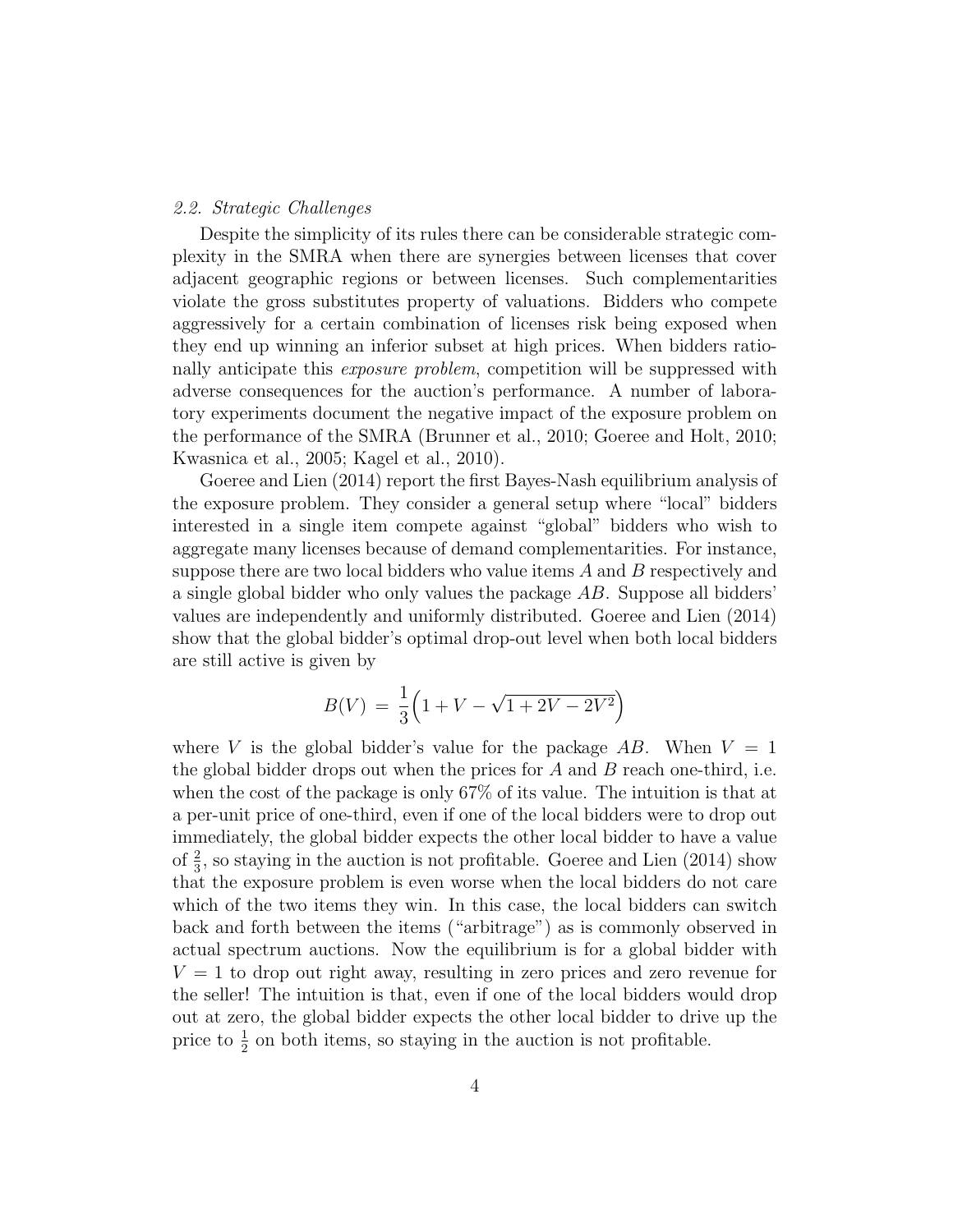Other strategic challenges are due to the activity rules. The monotonicity rule does not allow bidders to submit bids on more licenses than in the previous round. Sometimes, a less preferred alternative can have more licenses, which can lead to inefficiencies, in case a bidder is outbid on the preferred allocation. These activity rules lead to *eligibility management* and the *parking* of eligibility points in less desirable licenses, which have been observed in the context of spectrum auctions (Porter and Smith, 2006). Sometimes a bidder might also prefer to bid on a bundle with a higher number of eligibility points rather than the preferred bundle of licenses, in order to have the option to return to it later.

The SMRA also allows for various forms of signaling and tacit collusion. Jump bidding is usually seen as a strategy to signal strength and preferences and post threats. Sometimes, even the standing bidder increases his winning bid for the same purpose. However, there are more reasons for jump bids. In later rounds, jump bids are used to avoid ties (Boergers and Dustmann, 2003). Retaliatory bids are bids submitted on licenses, which are desired by rivals to force them not to bid on the licenses the bidder desires. For example, if a bidder is interested in license X and another bidder is interested in licenses  $X$  and  $Y$ , the first bidder can drive up the price of  $Y$ , signaling that the second bidder should cease bidding on X. Sometimes bidders might also be interested not to signal interest in a license, as others could take advantage of this interest to park and maintain their own eligibility at no cost, because they know they will be overbid (Salant, 1997). We will provide a more detailed example for tacit collusion in the next subsection.

Also budget bluffing is a well known tactic (Porter and Smith, 2006). Bidders typically track the bid exposure of other bidders. The bid exposure is the sum of a bidder's previous round provisionally winning bids plus new bids in a round. This can provide an indication into a competitor's potential budget (Bulow et al., 2009). Bidders can bid above their budget, knowing that they will be outbid on some licenses, in order to fool rivals into believing their budget is larger than it is. Strategies like this lead to a complex decision situation for bidders.

Furthermore, *demand reduction* is an issue. Demand reduction can easily occur in the presence of budget constraints and no complementarities, as the following example illustrates. Suppose, there are two bidders (1 and 2) and two licenses. We assume complete information, where bidder 1 has a valuation of  $v_1 = 10$  for each license, and bidder 2 a valuation of  $v_2 = 11$ , respectively. Bidder 1 has a binding budget constraint of  $w_1 = 10$ . When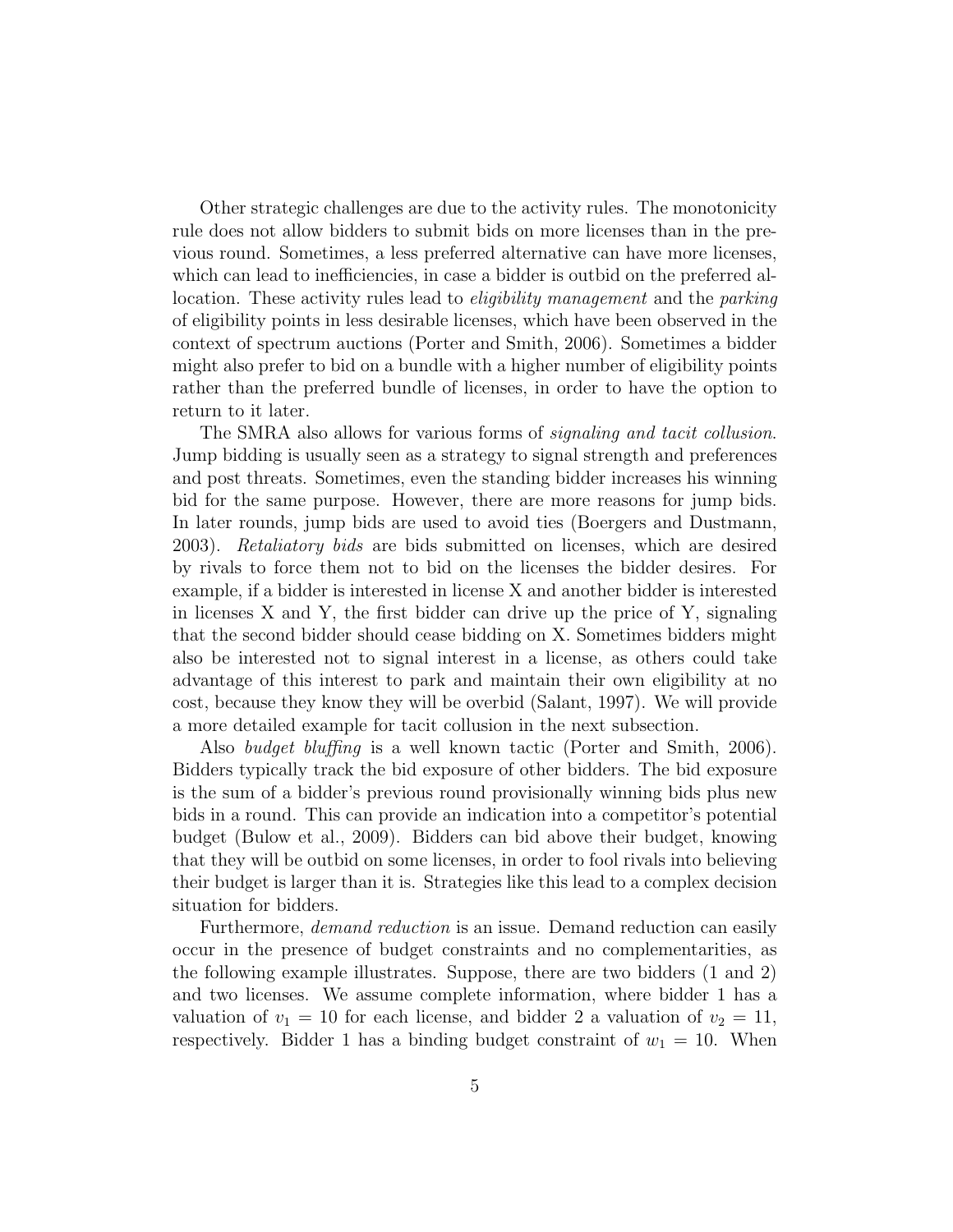bidder 1 reduces demand to 1 license, bidder 2 has an incentive to reduce demand as well. If bidder 2 does not reduce demand, bidder 1 could drive up the price to 10 on the first license until he is overbid, and then drive up the price on the second license. This leaves bidder 2 with a payoff of  $11\n-10\n-1$ for each of the two licenses. In contrast, if bidder 1 reduces demand at zero prices and bidder 2 agrees, they achieve payoffs of 10 and 11 respectively.

There are additional problems in the presence of budget constraints. Overall budget constraints are often ignored in theory, but they often matter in the field. Let's assume a spectrum sale with only three licenses and two bidders. Bidder 1 wants to win all three licenses. If bidder 2 has a budget limit of  $w$  and is willing to spend the whole budget even on a single license, he could drive up prices on all three licenses to  $w$ , until he gets overbid. In order for bidder 1 to win all three licenses, he would have to invest 3 times the budget of bidder 2. Note, that in a combinatorial auction it would be sufficient for the bidder to submit a bundle bid on all three licenses, which is  $w + \epsilon$ , in order to win all three licenses. Weak bidders can also drive up prices on licenses, which are of interest to their rivals, in order to bind the rivals' budget and have less competition on licenses they prefer. This is sometimes referred to as budget binding. Brusco and Lopomo (2009) provides a game-theoretical analysis considering complementarities and budget constraints.

In summary, the following strategic considerations come into play when bidders prepare for an SMRA:

- tactics to deal with the exposure problem
- eligibility management
- signaling and tacit collusion
- budget bluffing
- demand reduction
- budget binding

Bidders need to have a good understanding of other bidders' preferences and their financial strength such that they can find a best response to the opposing strategies. As a consequence, telecom operators typically spend months or even years to prepare for high-stakes spectrum auctions using SMRA.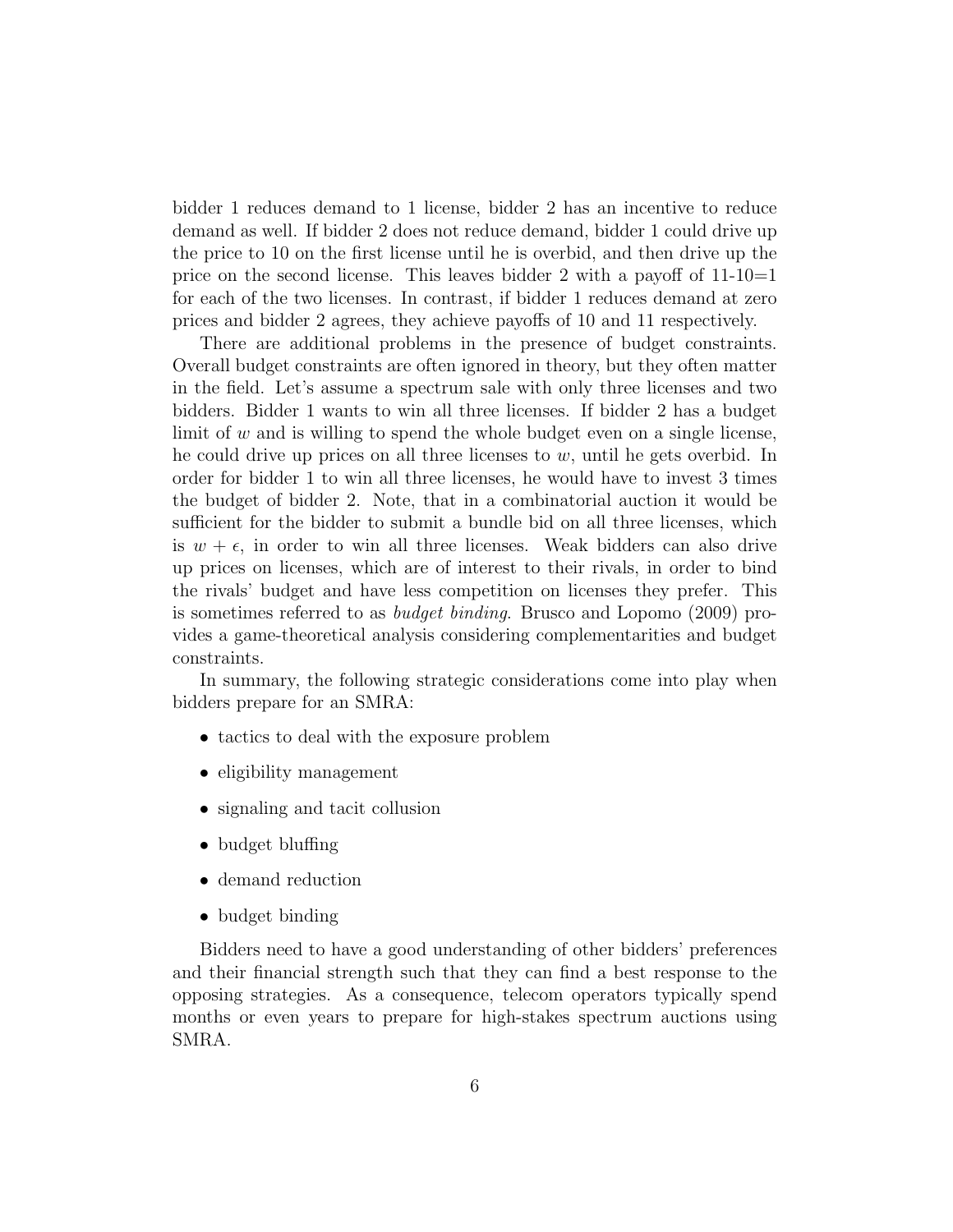#### 3. The Combinatorial Clock Auction

Combinatorial auctions (CAs) allow for bids on indivisible bundles avoiding the exposure problem. The design of such auctions, however, led to a number of fundamental problems, and many theoretical and experimental contributions during the past 15 years (Cramton et al., 2006). The existing experimental literature comparing SMRAs and CAs suggests that in the presence of significant complementarities in bidders' valuations and a setting with independent private and quasi-linear valuations, combinatorial auctions achieve higher efficiency than simultaneous auctions (Banks et al., 1989; Ledyard et al., 1997; Porter et al., 2003; Kwasnica et al., 2005; Brunner et al., 2010; Goeree and Holt, 2010).

Since 2008 several countries such as the U.K., Ireland, the Netherlands, Denmark, Austria, Switzerland, Canada, and the U.S. have adopted combinatorial auctions for selling spectrum rights (Cramton, 2009b). While the U.S. used an auction format called Hierarchical Package Bidding (HPB) (Goeree and Holt, 2010), which accounts for the large number of regional licenses, many countries used a Combinatorial Clock Auction (CCA) (Maldoom, 2007; Cramton, 2009a), a two-phase auction format with primary bid rounds (aka. clock phase) for price discovery, which is extended by a supplementary bids round (aka. supplementary phase). The CCA design used in those countries is based on the Clock-Proxy auction, which was proposed by Ausubel et al.  $(2006).<sup>1</sup>$ 

# 3.1. Auction Process

The auction process consists of a clock phase and a supplementary bids phase. In the clock phase or primary bid rounds, the auctioneer announces ask prices for all licenses at the beginning of each round. In every round bidders communicate their demand for each license at the current prices. At the end of a round, the auctioneer determines a set of over-demanded licenses for which the bidders' demand exceeds the supply. The price for all over-demanded licenses is increased by a bid increment for the next round. This clock phase continues until there are no over-demanded licenses left. If all bidders follow a straightforward strategy and all licenses were sold after

<sup>&</sup>lt;sup>1</sup>Note that Porter et al.  $(2003)$  have defined a combinatorial clock auction, which is different to the one described in this paper and in Maldoom (2007) and Cramton (2009b), and only consists of a single clock phase.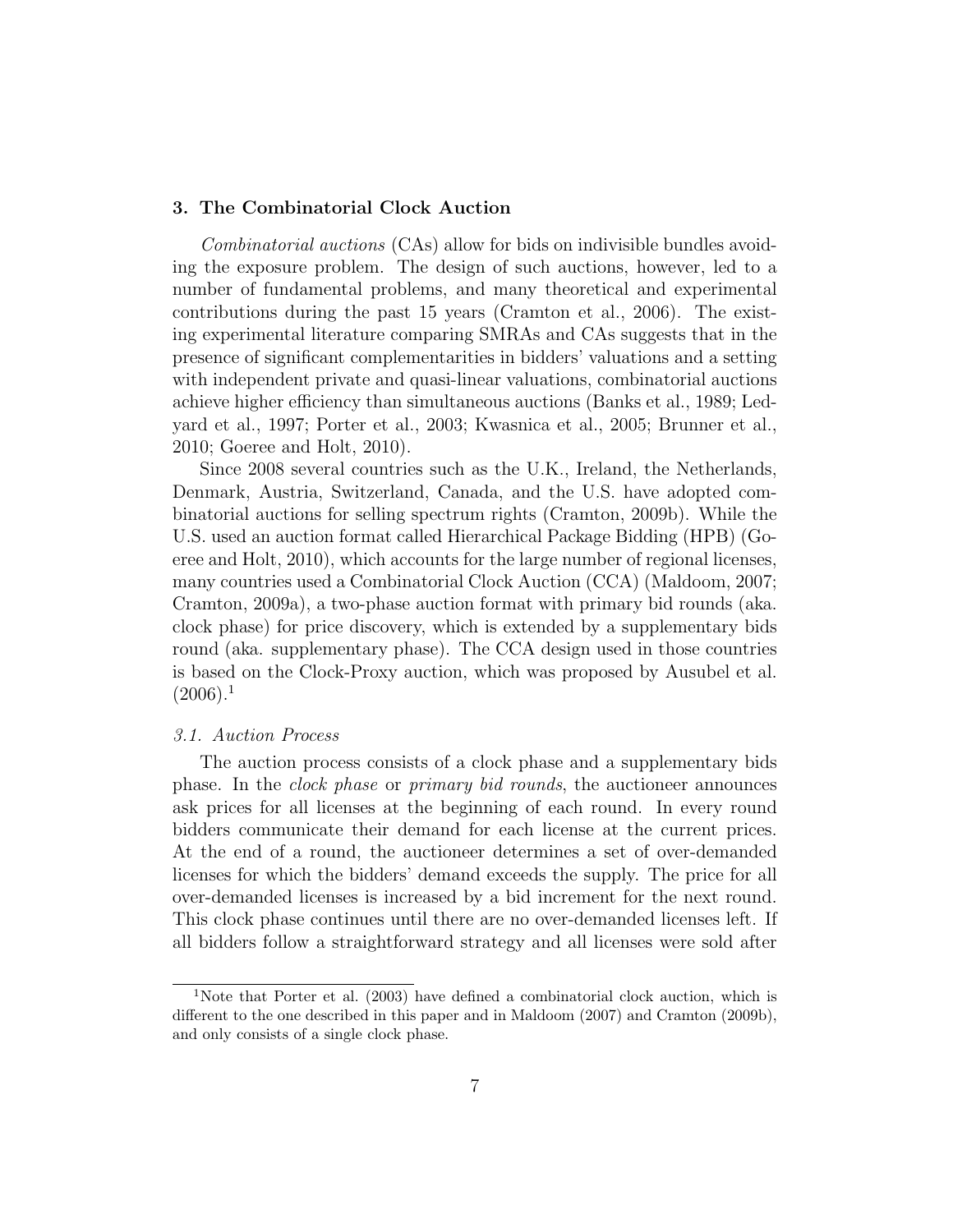the clock phase terminates, then the auction outcome is efficient (Ausubel et al., 2006).

The *supplementary stage* is designed to eliminate inefficiency from the single-stage clock phase. In this sealed-bid stage bidders are able to increase bids from the clock phase or submit bids on bundles they have not bid on in the clock phase. Bidders can submit as many bids as they want, but the bid price is restricted subject to the CCA activity rule (see next subsection). Finally, all bids from both phases of the auction are considered in the winner determination and the computation of payments for the winners. The bids by a single bidder are mutually exclusive (i.e., the CCA uses an XOR bidding language).

For the computation of payments, a Vickrey-nearest bidder-optimal corepricing rule is used (Day and Cramton, 2012) in spectrum auctions, although there have been proposals for other types of core-payments (Erdil and Klemperer, 2010). To illustrate, suppose two local bidders bid \$8 for items A and B respectively, while a single global bidder bids \$10 for the package AB. Then the local bidders each get an item and Vickrey prices are \$2 each. This outcome is not in the core, e.g. the seller and global bidder could block it by settling on a package price higher than \$4. The idea of core-pricing is to make such a blocking coalition impossible, i.e. by imposing that the sum of the item prices is no less than the losing package bid:  $p_A + p_B \ge 10$ . Bidder optimality resolves part of the resulting indeterminacy by replacing the inequality by an equality, and, finally, a unique set of prices is found by selecting prices that are nearest to the Vickrey prices, which yields  $p_A = p_B = 5$ in this example.

Of course, changing the pricing rule has consequences for bidders' behavior. Goeree and Lien (2016) show for a simple example with two local bidders and one global bidder that the change in behavior may be such that core-pricing yields lower revenues than the original Vickrey auction. Furthermore, Goeree and Lien (2016) prove that when the Vickrey outcome is not in the core then there exists no mechanism that can implement core outcomes. This result has several implications. First, in the presence of value complementarities, it is well-known that a Walrasian equilibrium may not exist and one might conjecture that core prices are the correct generalization (Milgrom, 2000). However, this intuition is wrong as core outcomes are not implementable when Vickrey is not in the core. Second, it implies that straightforward bidding is generally not an equilibrium as it would lead to Walrasian prices, which are not generally implementable.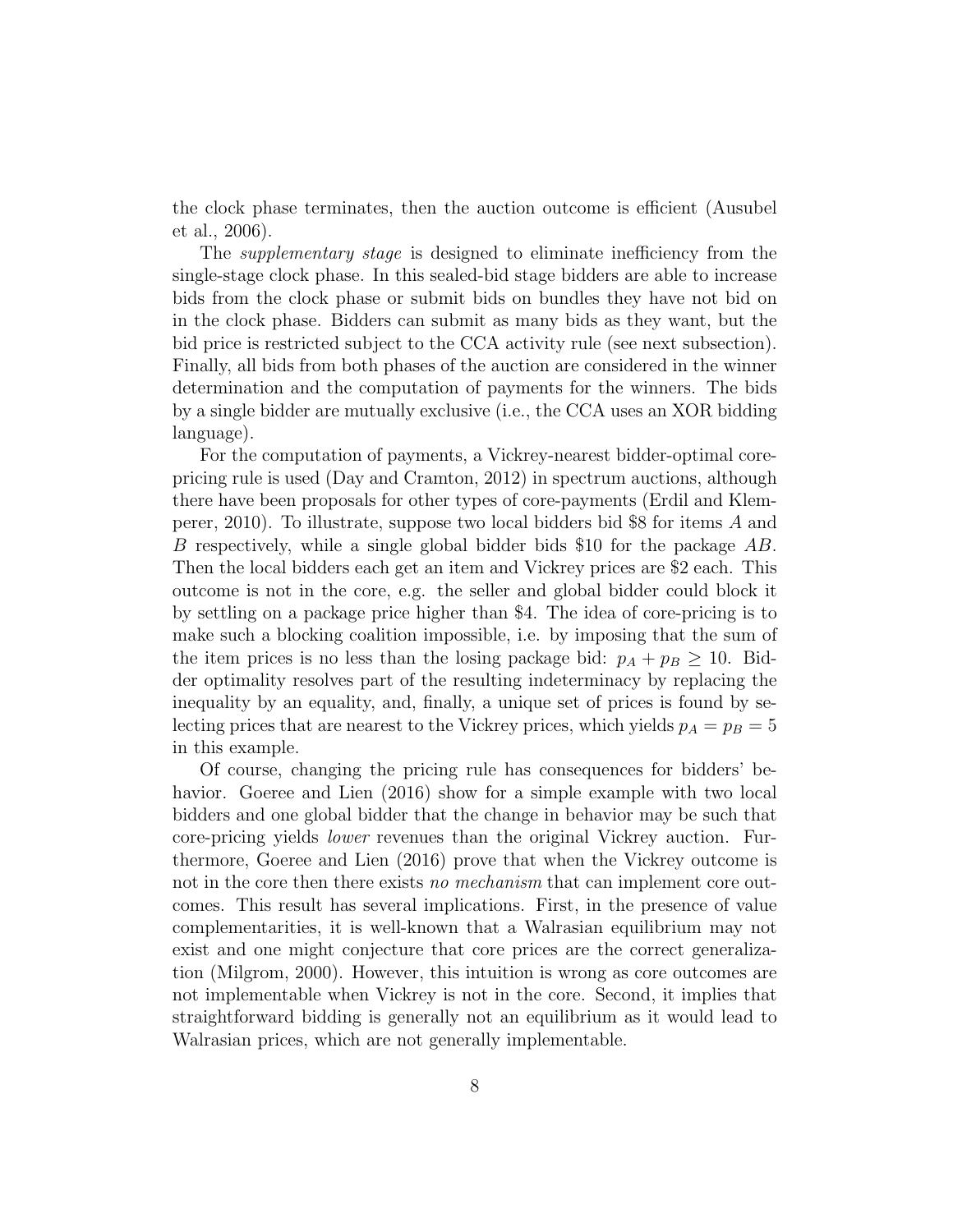#### 3.2. Activity Rules

The CCA combines two auctions in the clock and in the supplementary phase. This requires additional rules setting incentives to bid consistently throughout the two phases. Without activity rules, bidders might not bid in the clock phase, but wait for the other bidders to reveal their preferences, and only bid in the supplementary phase. These activity rules play a crucial role for the bidding strategies, as we will see.

#### 3.2.1. Activity Rules in the Clock Phase

Originally, the clock phase of the CCA employed a simple monotonicity rule which does not allow to increase the size of the package in later rounds as prices increase. It has been shown that with substitutes preferences straightforward bidding is impossible with such an activity rule (Bichler et al., 2011b, 2013a). Later versions use a hybrid activity rule using a monotonicity rule and a revealed preference rule (Ausubel et al., 2006). Revealed preference rules allow bidders to bid straightforward in the clock phase. If they do, then bidders are able to bid on all possible packages up to their true valuation in the supplementary stage (Bichler et al., 2013a).

First, an eligibility points rule is used in the clock phase to enforce activity in the primary bid rounds. The number of bidder's eligibility points is nonincreasing between rounds, such that bidders cannot bid on more licenses when the prices rise. A bidder may place a bid on any package that is within its current eligibility. Second, in any round, the bidder is also permitted to bid on a package that exceeds its current eligibility provided that the package satisfies revealed preference with respect to each prior eligibilityreducing round. Bidding on a larger package does not increase the bidder's eligibility in subsequent rounds.

The revealed preference rule works as follows: A package in clock round t satisfies revealed preference with respect to an earlier clock round s for a given bidder if the bidder's package  $x_t$  has become relatively less expensive than the package bid on in clock round  $s, x_s$ , as clock prices have progressed from the clock prices in clock round s to the clock prices in clock round t.  $x_s$ and  $x_t$  are vectors where each component describes the number of licenses demanded in the respective category, i.e., region or spectrum band. For example, in a market with three types of licenses or three spectrum bands with licenses of the same quality, a bidder who is interested in a package with 2 licenses in the first band and one license of the third band has a bid  $x_t = (2, 0, 1)$  at prices  $p_t$ . The revealed preference constraint is: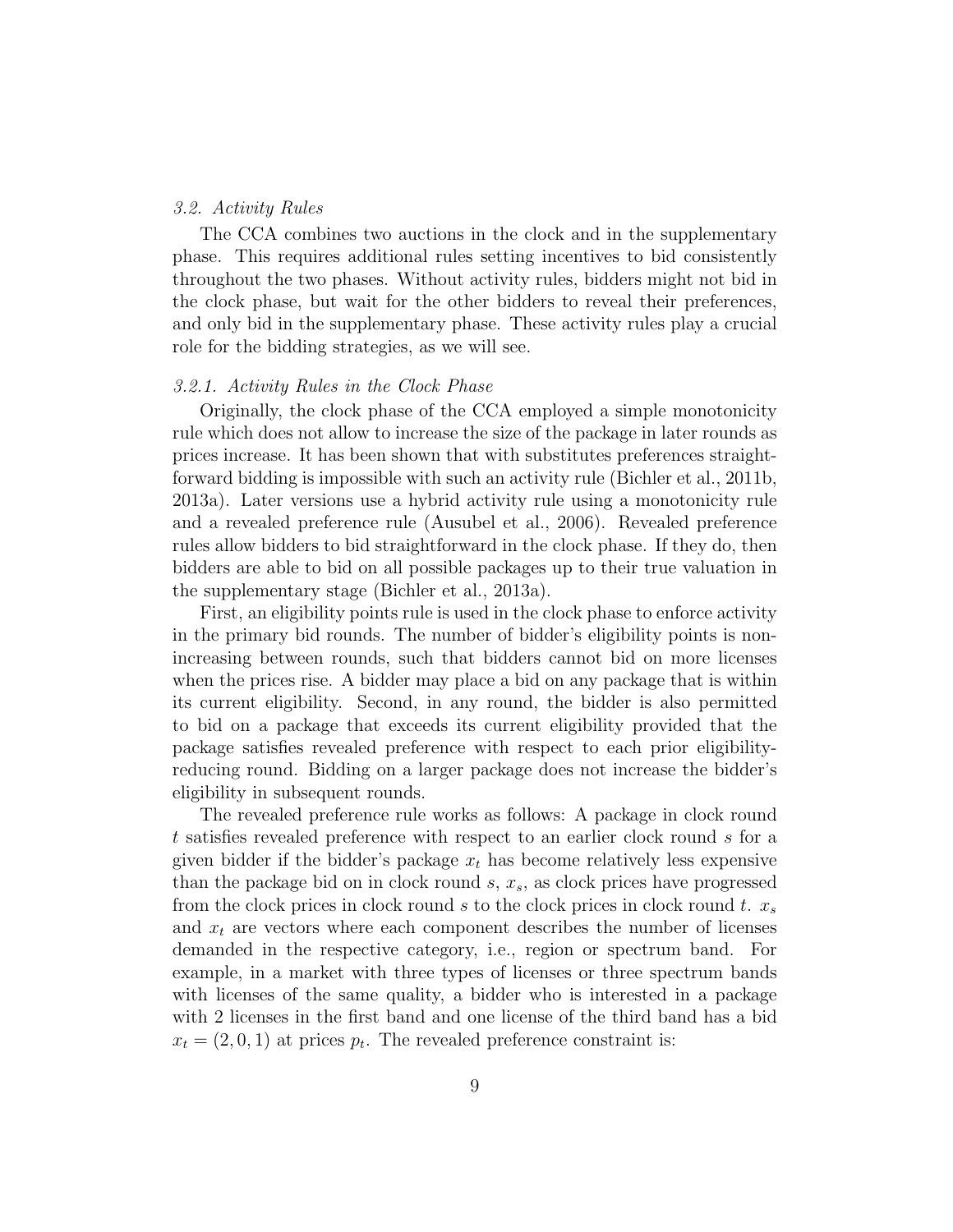$$
\sum_{i=1}^{m} (x_{t,i} * (p_{t,i} - p_{s,i})) \leq \sum_{i=1}^{m} (x_{s,i} * (p_{t,i} - p_{s,i}))
$$

where:

- $\bullet$  *i* indexes the licenses;
- $m$  is the number of licenses;
- $x_{t,i}$  is the quantity of the *i*<sup>th</sup> license bid in clock round *t*;
- $x_{s,i}$  is the quantity of the *i*th license bid in clock round *s*;
- $p_{t,i}$  is the clock price of the *i*<sup>th</sup> license bid in clock round  $t$ ; and
- $p_{s,i}$  is the clock price of the *i*th license bid in clock round *s*.

A bidder's package,  $x_t$ , of clock round t is consistent with revealed preference in the clock rounds if it satisfies the revealed preference constraint with respect to all eligibility-reducing rounds prior to clock round t for the given bidder.

#### 3.2.2. Activity Rules in the Supplementary Phase

Under the activity rule for the supplementary round, there is no limit on the supplementary bid amount for the final clock package. All supplementary bids on packages other than the final clock package must satisfy revealed preference with respect to the final clock round regardless of whether the supplementary bid package is smaller or larger, in terms of eligibility points, than the bidder's eligibility in the final clock round. This is referred to as the final cap rule.

In addition, supplementary bids for packages that exceed the bidder's eligibility in the final clock round must satisfy revealed preference with respect to the last clock round in which the bidder was eligible to bid on the package and every subsequent clock round in which the bidder reduced eligibility. This is also called the *relative cap rule*.

Let x denote the package on which the bidder wishes to place a supplementary bid. Let  $x_s$  denote the package on which the bidder bid in clock round s and let  $b_s$  denote the bidder's highest monetary amount bid in the auction on package  $x_s$ , whether the highest amount was placed in a clock round or the supplementary round.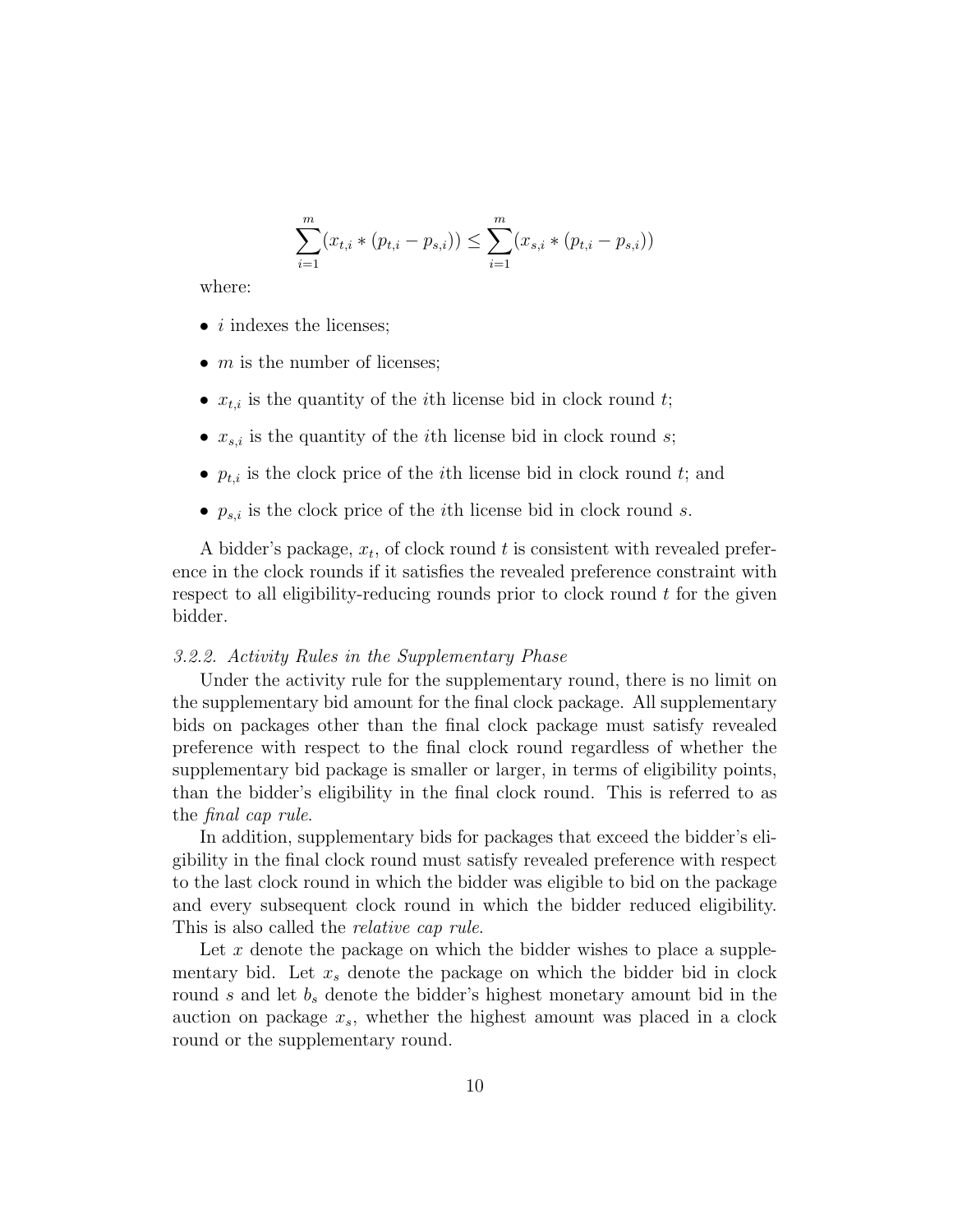A supplementary bid b on package x satisfies revealed preference with respect to a clock round  $s$ , if  $b$  is less than or equal to the highest monetary amount bid on the package bid in clock round  $s$ , that is,  $b_s$  plus the price difference in the respective packages, x and  $x_s$ , using the clock prices of clock round s. Algebraically, the revealed preference limit is the condition that:

$$
b \le b_s + \sum_{i=1}^m (p_{s,i} * (x_i - x_{s,i}))
$$

where:

- $x_i$  is the quantity of the *i*<sup>th</sup> license in package  $x$ ;
- $\bullet$  b is the maximum monetary amount of the supplementary bid on package x; and
- $b_s$  is the highest monetary amount bid on package x either in a clock round or in the supplementary round.

In addition, for supplementary bid package x, let  $t(x)$  denote the last clock round in which the bidder's eligibility was at least the number of eligibility points associated with package x.

A given bidder's collection of supplementary bids is consistent with the revealed preference limit if the supplementary bid for package  $x$ , with a monetary amount b for the given bidder satisfies the following condition: for any package  $x$ , the monetary amount  $b$  must satisfy the revealed preference constraint, as specified above with respect to the final clock round and with respect to every eligibility-reducing round equal to  $t(x)$  or later.

Note that, in the application of the formula above, the package  $x_s$  may itself be subject to a revealed preference constraint with respect to another package. Thus, the rule may have the effect of creating a chain of constraints on the monetary amount of a supplementary bid for a package  $x$  relative to the monetary amounts of other clock bids or supplementary bids.

#### 3.3. Strategic Challenges

An equilibrium analysis of a CCA with all its detailed rules is difficult. However, there are a number of papers, who analyzed simplified environments game-theoretically. Levin and Skrzypacz (2014) showed that truthful bidding is not dominant in an environment with homogeneous goods, and that there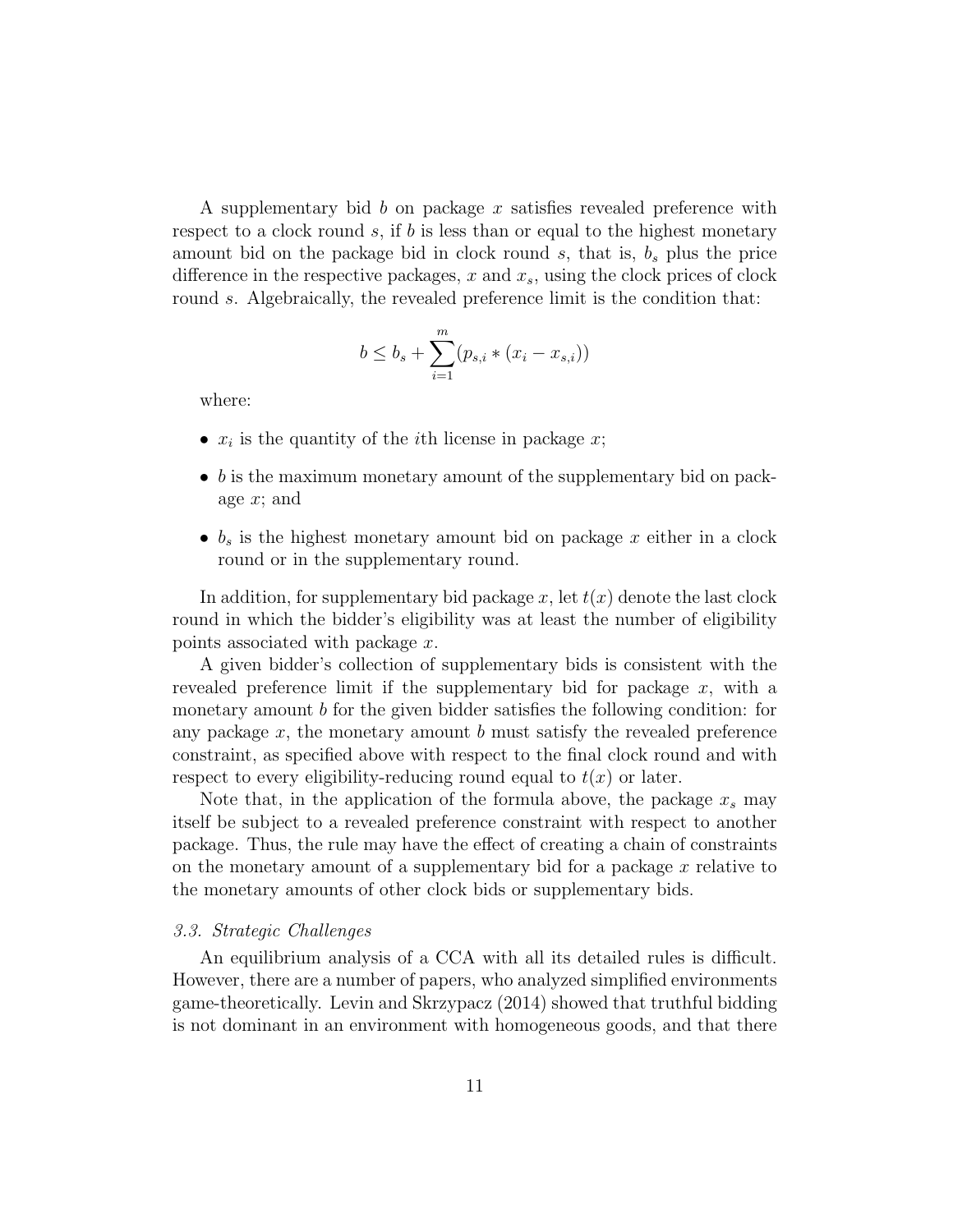is a wide range of ex post equilibria with demand expansion, demand reduction and predation. In the following, we focus on possibilities to raise rivals' costs in a CCA. These possibilities arise due to the payment rule, which charges bidders differential payments, and the possibility to submit safe supplementary bids, i.e., bids which will definitely be losing, but possibly impact the payments of competitors (Bichler et al., 2011b, 2013a). Janssen and Karamychev (2013) provides motivation for spiteful bidding behavior and a game-theoretical model with complete information, where bidders raise rivals' cost. These strategic challenges are due to the non-anonymous payment rule and the possibility of submitting safe supplementary bids, which we will discuss in the following.

#### 3.3.1. Non-Anonymous Payments

Neither the two-stage CCA nor the VCG mechanism have anonymous prices. Let us provide a simple example to illustrate this well-known fact. Suppose there are two bidders and two homogeneous units of one license. Bidder 1 submits a bid of \$5 on one unit, while bidder 2 submits a bid of \$5 on one unit and a bid of \$9 on two units. Each bidder wins one unit, but bidder 1 pays \$4 and bidder 2 pays zero.

This difference is due to the asymmetry of bidders, and this asymmetry leads to a violation of the law of one price, a criterion, which is often seen desirable in market design. Although arbitrage is avoided as bidders typically cannot sell licenses among each other immediately after a spectrum auction, different prices for the same spectrum are difficult to justify in the public and violate the anonymity of prices. This has become a topic of debate in the Swiss spectrum auction in 2012, a CCA where two bidders paid substantially different prices for almost the same allocation.

#### 3.3.2. Safe Supplementary Bids

After the clock rounds, if a bidder has a standing bid on his most preferred bundle, he might not have an incentive to bid truthfully in the supplementary phase, because he can submit a bid price, which is sufficient to win this standing bid with certainty. The following two theorems define "safe supplementary bids", which cannot become losing based on the final cap activity rule if the bidders have a standing bid after the primary bid rounds. These bids also introduce a possibility for riskless spiteful bidding, as we will see later.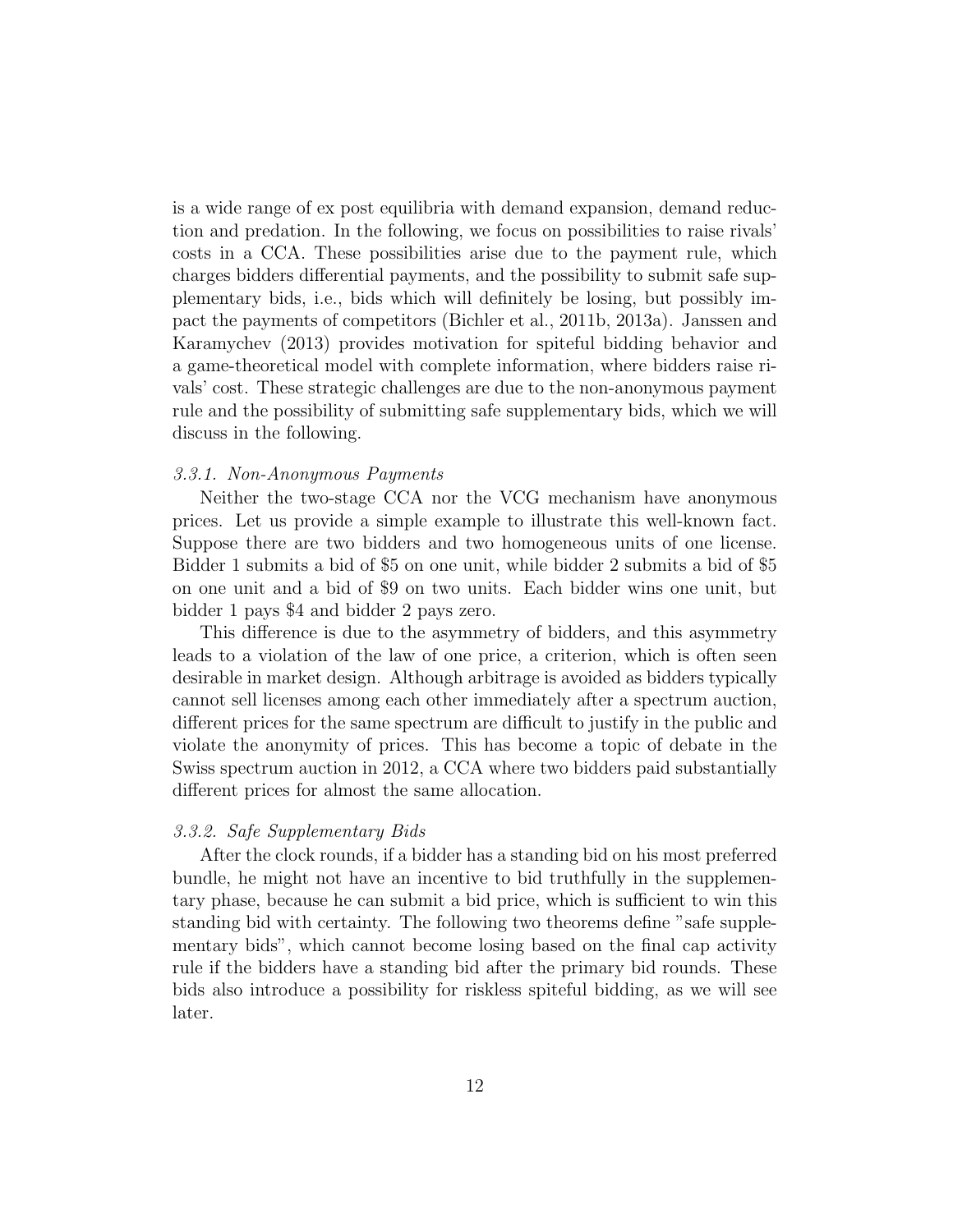**Theorem 1.** (Bichler et al., 2013a) If demand equals supply in the final primary bid round, any single supplementary bid  $b_j^s(x_j) > b_j^p(x_j)$  cannot become losing.

Here,  $b_j^s(x_j)$  describes a supplementary bid of a bidder  $j \in \mathcal{I}$  on a package  $x_j$ , while  $b_j^p$  $_j^p(x_j)$  is the standing bid of bidder j from the primary bid rounds. The intuition is that the supplementary bids of competitors on their standing bundle bid from the final primary bid round does not impact the safe supplementary bid of a bidder  $j \in \mathcal{I}$ . Any additional licenses added by competitors to their standing bundle bid cannot increase the supplementary bid price by more than the ask price in the last of the primary bid rounds. If the bidder submits additional supplementary bids on packages not containing  $x_j$ , his bid  $b_j^s(x_j)$  can well become losing, as can easily be shown by examples. The activity rule also applies to bundles which are smaller than the standing bid of the last primary bid round.

If there is excess supply in the last round of the primary bid phase, a last primary round bid  $b_i^p$  $j(x_j)$  can become losing, because even if no supplementary bids were submitted, the auctioneer conducts an optimization with all bids submitted at the end, which might displace  $b_i^p$  $j^p(x_j)$ . This raises the question for the safe supplementary bid  $b_j^s(x_j)$ , which ensures that the bidder j wins the bundle  $x_i$  of his standing bid from the primary round after the supplementary bids phase. We will denote the price vector of the last primary bid round as  $\alpha$ .

**Theorem 2.** (Bichler et al., 2013a) If there is zero demand on bundle y after the last primary bid round, a single supplementary bid of a standing bidder  $b_j^s(x_j) > b_j^p(x_j) + \alpha y$  cannot become losing.

Let's take the example with four bidders (B1 to B4) described in Table 1 to illustrate this point. There is a supply of 6 units of a single license. The number in brackets after round 1 to 3 is the ask price for the licenses in this round. There is excess demand until round 3, when bidders 2, 3 and 4 reduce to a demand of zero. In the supplementary bid round (S) these two bidders increase their last bid to a maximum of 300 Euro for 3 licenses. They would become winning, while the standing bid of bidder 1 after the primary bid rounds is displaced. In the example, bidder B1 only needs to increase his bid price by 100 \$ and not by  $\alpha * 4 = 400$ \$. This is the difference between the allocation with B3 and B4, and the best allocation with B1's bid winning,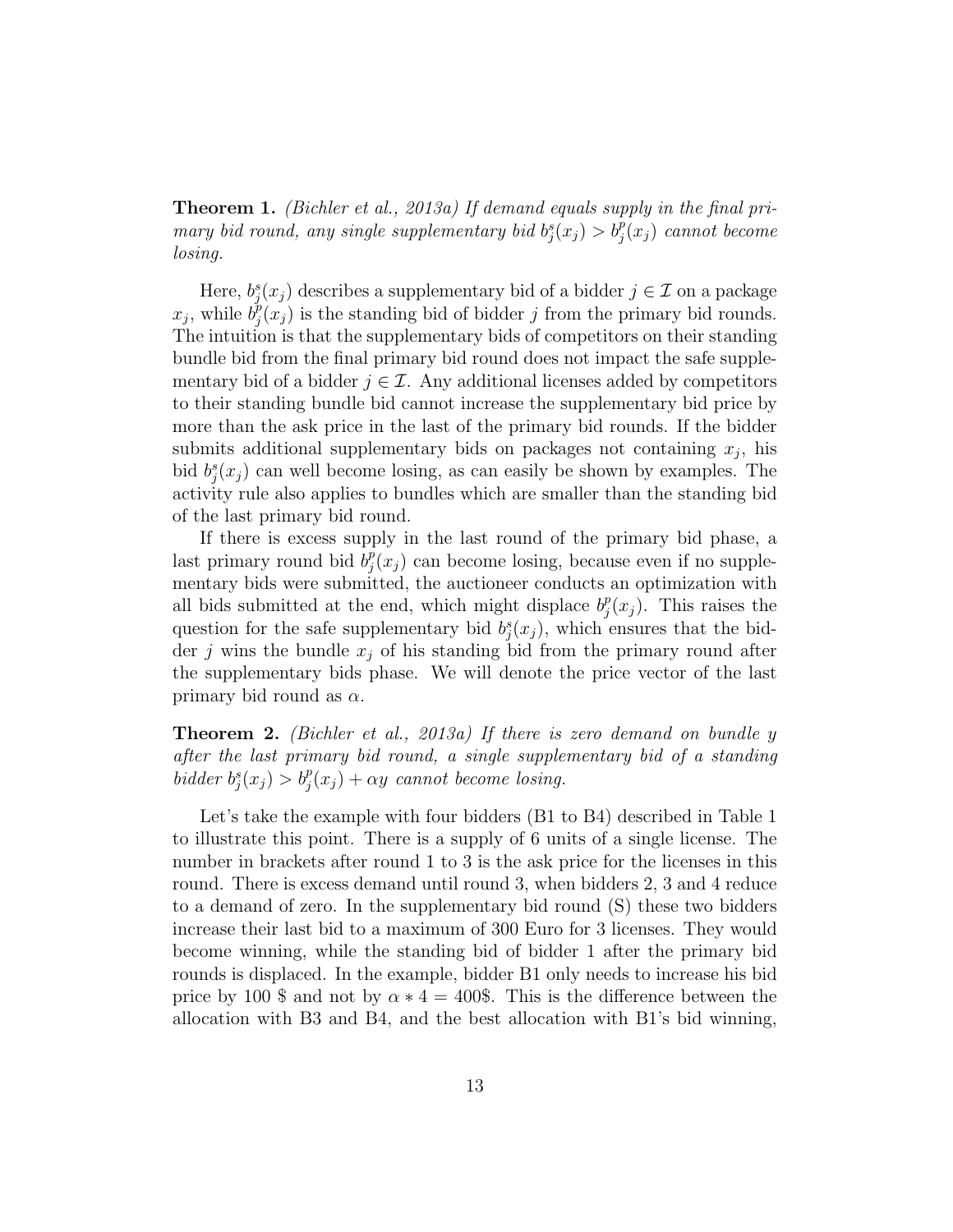|                 | <b>B</b> 1    | B <sub>2</sub> | B <sub>3</sub> | B4     |
|-----------------|---------------|----------------|----------------|--------|
| Round $1(80)$   |               |                |                |        |
| Round $2(90)$   |               |                |                |        |
| Round 3 $(100)$ | $\mathcal{D}$ |                |                |        |
| Round S         | 2(200)        |                | 3(300)         | 3(300) |

Table 1: Example with supplementary bid phase (S)

which is B1's bid on 2 licenses for 200 \$ and the bid by bidder B3 or B4 on 3 units.

As a consequence of safe supplementary bids, bidders can submit riskless spiteful bids to drive up payments of other bidders. Bidders in spectrum markets may spitefully prefer that their rivals earn a lower surplus. This is different from the expected utility maximizers typically assumed in the literature.

Spiteful bidding has been analyzed by Morgan et al. (2003) and Brandt et al. (2007), who show that the expected revenue in second-price auctions is higher than the revenue in first-price auctions with spiteful bidders in a Bayes Nash equilibrium. While spiteful bidding is possible in any auction, the two-stage CCA provides possibilities to submit spiteful supplementary bids with no risk of actually winning such a bid, if all licenses are sold after the primary bid rounds and the standing bidders only want to win their standing bid in the supplementary bids round with a small bid increment. The latter is a relatively mild assumption.

Simple examples suggests that there are situations where the clock auction reveals enough information for a bidder to increase the Vickrey price of other bidders by losing bids, and therefore also the Vickrey-closest coreselecting payment of all bidders. Not revealing excess supply after the clock rounds can mitigate the problem, but, depending on the history of primary round bids, there might still be a risk of spiteful bids.

The Austrian Auction in 2013 is interesting for this reason. In this auction bidders could potentially submit up to 12,810 package bids (considering caps) on the 800 MHz, 900 MHz, and 1800 MHz bands, but they were limited to 2000 bids in the supplementary phase. The regulator reported that the three bidders actually submitted 4000 supplementary bids in total. The regulator also disclosed that most of these bids were submitted on very large packages up to the price limits imposed by the activity rule. This large number of supplementary bids can be seen as one reason for the high prices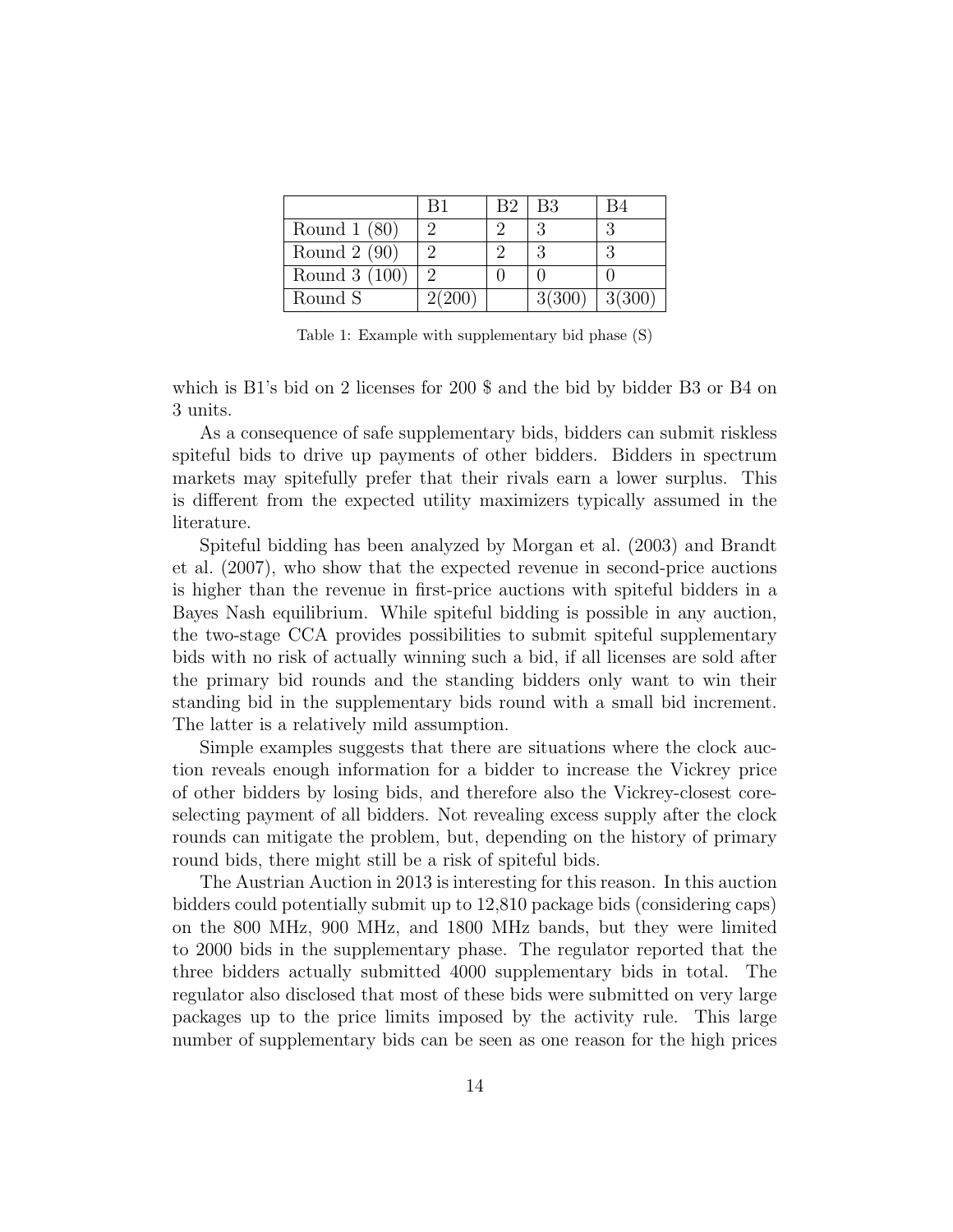paid in Austria. The attempt to drive up prices of other bidders and avoid having to pay more for an allocation than ones competitors can serve as an explanation for this bidding behavior. Of course, if all bidders follow this strategy, this leads to a strategic situation similar to a prisoners' dilemma. If none of the bidders submitted high supplementary bids on these large packages, they would all have had to pay less (see Kroemer et al. (2016)). Some implementations of the CCA do not reveal the level of excess supply in the last clock rounds, such that it is harder to determine safe supplementary bids.

#### 4. Revisiting the Environment of Spectrum Auction Markets

The first sections summarized wide-spread market designs for spectrum sales and strategic challenges that arise in these auction formats. A lot has been learned about spectrum auctions in the recent years since the first auctions have been organized, and it is time to step back and look at requirements for the allocation problem in spectrum auctions that might not have deemed central in the mid-90s, but turn out to be important to the market participants. Ultimately, market design is a modeling exercise and we will only be able to derive adequate market mechanisms, if we model the preferences of market participants appropriately. In what follows, we want to discuss objectives of regulators and bidders in spectrum auction markets and discuss differences from assumptions in standard auction theory.

# 4.1. The Regulator's Objectives

Let us first assume that bidders have independent and private valuations. Even under these idealized assumptions, regulators face a number of problems, which are due to the fact that the preferences of bidders include complements and substitutes. Such valuation functions have motivated the use of combinatorial auctions, which have some inherent complexities. By now, it is well accepted, that complements in bidder valuations matter. We will start with some fundamental problems arising from welfare maximization in the presence of complementary valuations, before we discuss how welfare maximization relates to the policy goals of regulators.

# 4.1.1. Computational Complexity and Approximation

Even if we assume simple payoff-maximization of bidders, the allocation problem is a hard computational problem if bidders are allowed to express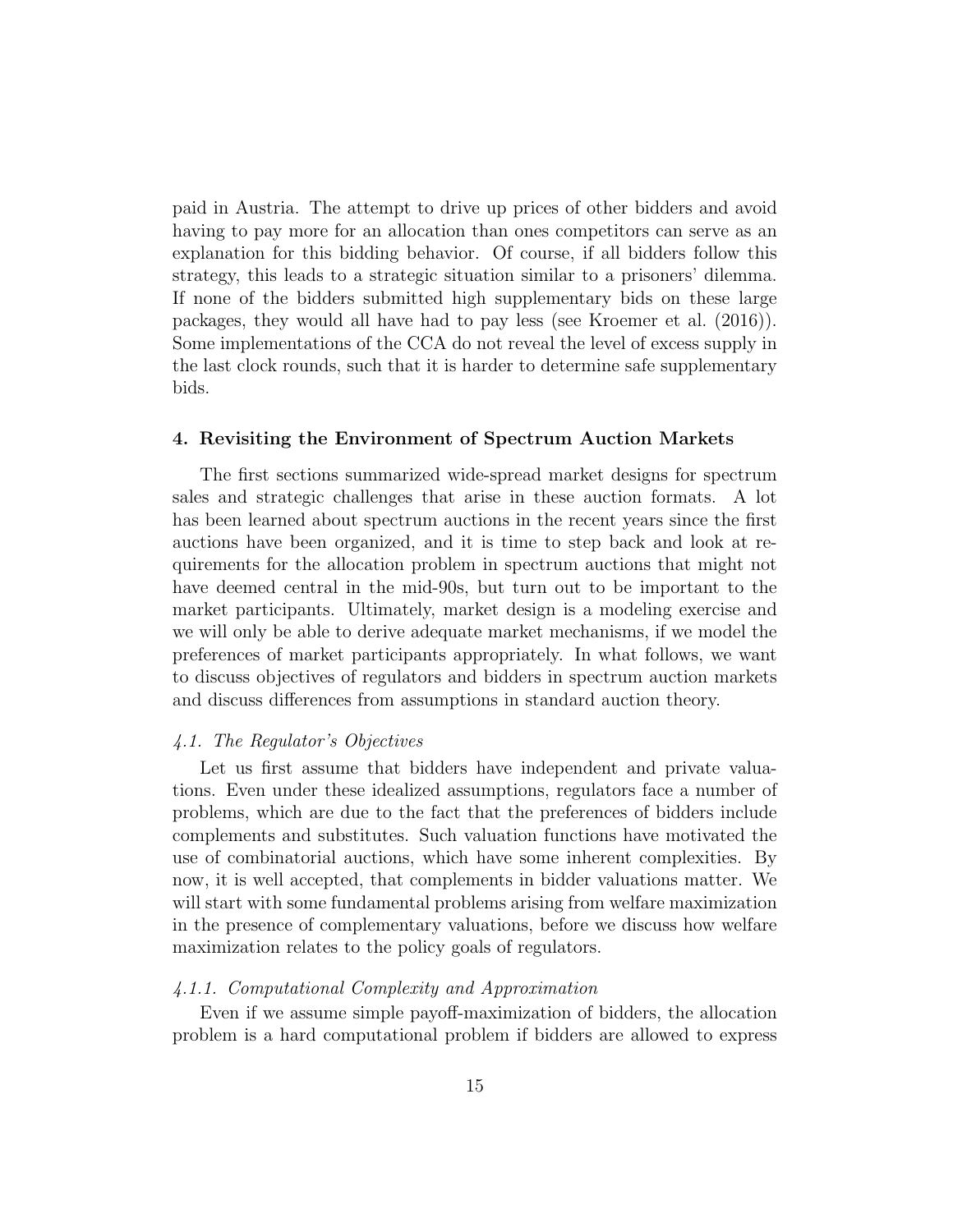complements and substitutes as in a combinatorial auction. Modern day optimization software allows solving real-world instances to optimality, but very large markets such as in the USA might still be a challenge. For some auctions such as the incentive auctions in the  $USA<sup>2</sup>$ , the regulator cannot aim for welfare maximization, but needs to restrict to approximations of the welfare-maximizing allocation. This has led to fruitful research in computer science on *approximation mechanisms*, and new mechanisms which maintain strategy-proofness, but relax the goal of maximizing social welfare (Nisan and Ronen, 2001). By now, we know worst-case bounds of approximation algorithms for a number of problem types, which still exhibit strong gametheoretical solution concepts.

#### 4.1.2. Communication Complexity and Compact Bid Languages

Communication complexity turned out to be an equally fundamental problem. Communication complexity refers to the amount of information that bidders need to communicate to the auctioneer for him to make an efficient allocation. For some spectrum auctions, such as in the Canadian auction in 2014, there were around 100 licenses for sale. Bidders cannot enumerate all possible packages  $(2^{100}$  ignoring caps and floors) and the selection of package bids by bidders can have a substantial impact on allocation and prices. This leads to a considerable level of randomness in the allocation. Simplification has been introduced as a guiding principle in market design (Milgrom, 2010), and regulators need to be aware of the fact that higher expressiveness of the bid language does not always lead to higher efficiency. Bichler et al. (2014) showed that compact bid languages can have a substantial impact on efficiency in larger auctions with many items, but it has largely been ignored in spectrum auction design. Compact bid languages leverage prior information about the structure of the bidders' preferences and elicit these with a small number of parameters. Examples are hierarchical package bidding (Goeree and Holt, 2010), which reduces the packages allowed in the auction to a hierarchy, or domain-specific languages as they are used in procurement auctions (Bichler et al., 2011a).

#### 4.1.3. Policy Goals and Allocation Constraints

Even if a regulator is able to compute the welfare maximizing allocation and bidders express their valuations truthfully, welfare maximization might

<sup>2</sup>https://www.fcc.gov/about-fcc/fcc-initiatives/incentive-auctions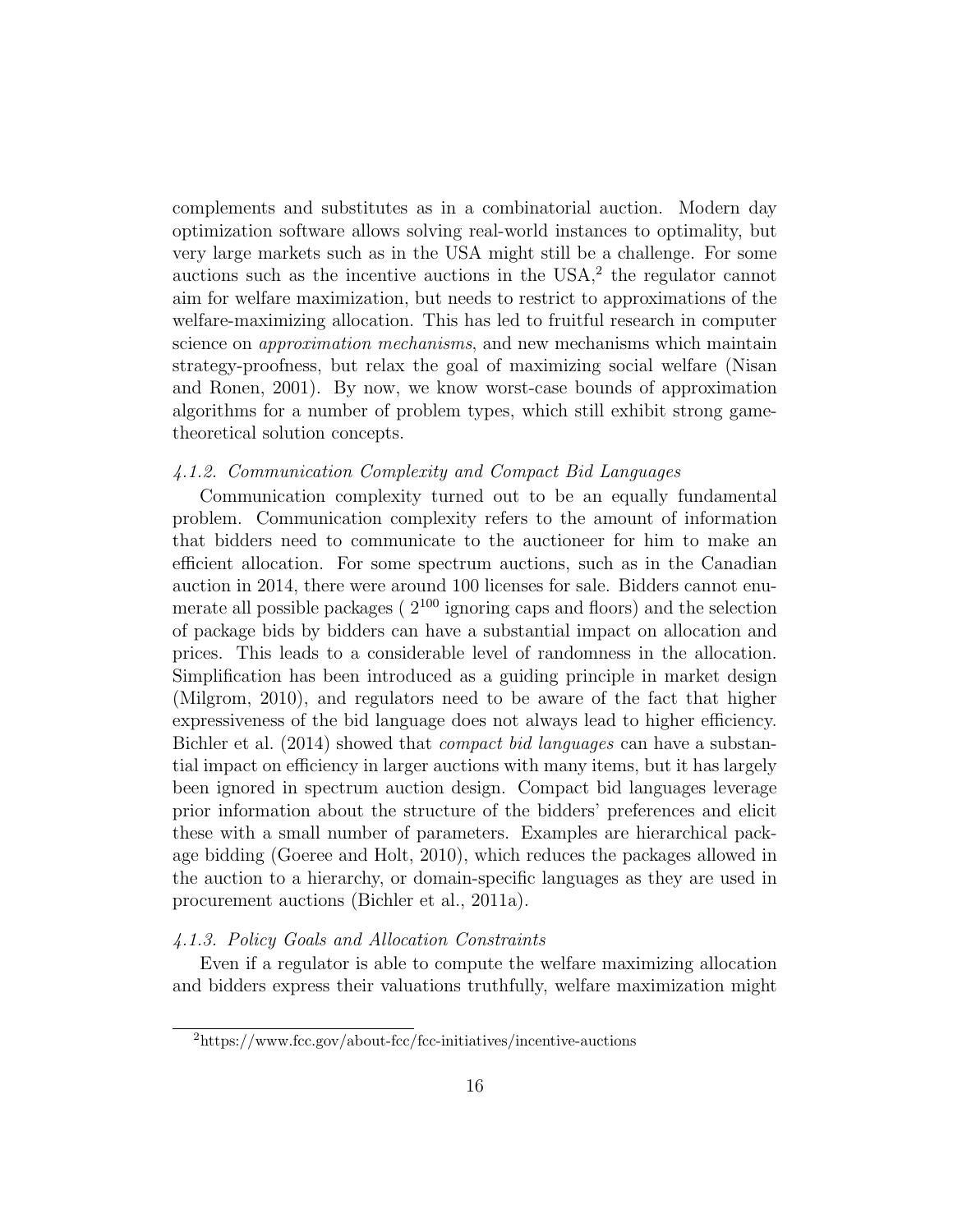not be what the regulator wants. The welfare maximizing allocation could well be a monopoly. However, regulators are concerned with efficiency of the downstream market not with welfare maximization in the auction market. They need to strike a balance between incentives for investments and enough competition in the end consumer market such that there are low prices for the end consumer and good quality of service. Caps and set-aside licenses are frequently used by regulators to avoid unwanted allocations or encourage participation by additional companies. It is important that regulators are able to implement policy decisions in the mechanism to avoid unwanted outcomes. While it is simple to consider allocation constraints in an optimization model computing the optimal allocation, such constraints have received little attention in the auction design literature, in particular with ascending auction designs (Petrakis et al., 2013).

# 4.2. The Bidders' Preferences

The standard models used to advocate the use of auctions for the sale of spectrum licenses are based on the assumption of independent and private valuations and bidders having a quasi-linear utility function. While these assumptions appear like a reasonable approximation of bidders in spectrum markets, models based on these idealized assumptions might lead to wrong advice for both, bidders and regulators.

# 4.2.1. Value Uncertainty, Value Interdependencies, and Endogeneity of Values

Bidders spend substantial time estimating the net present value of certain packages of licenses. Such estimates are highly uncertain. Bulow et al. (2009) show that revenues in spectrum auctions are hard to predict and that even forecasts made just prior to an auction by investment banks tend to have high variance of several billion dollar in the US. For example, prior to the AWS auction in the US, analyst estimates of auction revenue ranged from \$7 billion to \$15 billion. Calculating a value of spectrum for a single bidder requires consideration of total market population, market penetration rates, market share, average revenue per unit, customer acquisition and activation costs, customer deactivations, and many more factors (Korczyk, 2008), and the estimated net present values are highly uncertain. For example, the advent of media streaming and smart phones has probably led to a substantial change in valuations, compared to those that companies had in 2000.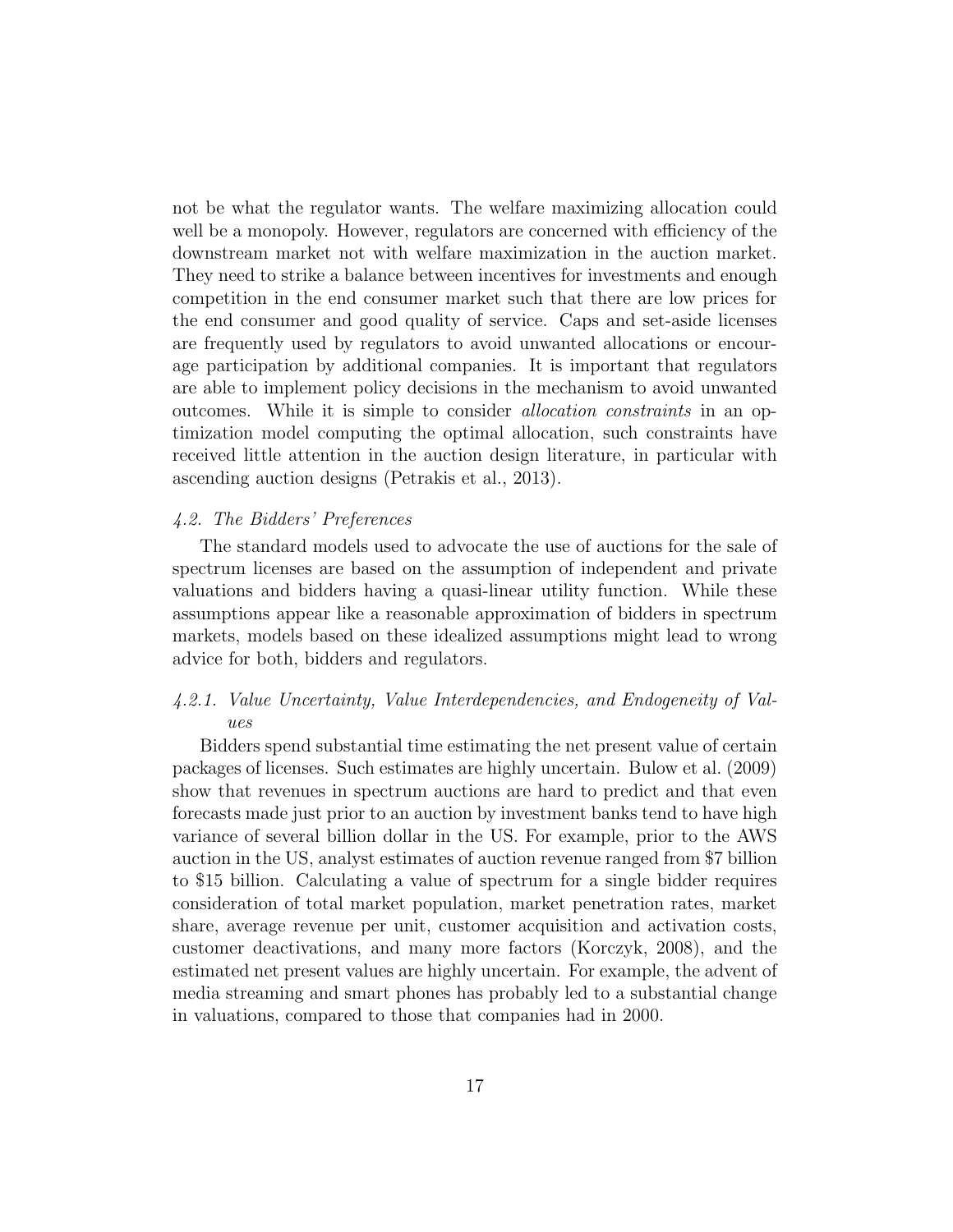Value uncertainty can lead to problems in sealed-bid auctions. For example, in a first-price sealed-bid combinatorial auction in Norway 2013, one of the incumbents was bidding too low such that he did not become a winner in the auction. Later he had to leave the market.<sup>3</sup> Commentators argued that this would not have happened if it was an ascending auction and the bidder had a chance to react to the bids of others. Some also argue that the assumption of independent and private valuations might be too strong in spectrum auction markets (Goeree and Offerman, 2003). Unfortunately, negative results show that mechanisms satisfying strong solution concepts such ex-post implementations cannot be achieved in general Jehiel et al. (2006).

It is also important to note that the way how spectrum is awarded has an impact on the valuations. If a telecom knows that the next award will be an efficient auction again, he might have more incentives to invest and consequently a higher value than if the award will be via lottery. So the valuations are endogenous to the auction mechanism. On the other hand, a perfectly efficient auction might deter weaker bidders with a lower budget from participating at all, possibly leading to a monopoly or oligopoly of only a few telecoms where there could be a competitive end consumer market (Klemperer, 2002). Ultimately, these are questions of industrial organization and the overall objectives of the regulator must not be confused with welfare maximization.

#### 4.3. Allocative Externalities and Non-Anonymous Pricing

For telecoms in many markets the entire allocation matters, not only the package that a bidder wins and the price he pays. For example, the number of competitors and also their allocations can have a substantial impact on the revenues in the downstream market. End consumers pay a premium for the telecom with the best network, and this is relative to the spectrum holdings of competitors. The provider with the best network is able to charge higher prices to end consumers eventually leading to higher revenues. In other words, the net present value of a package of licenses can be substantially different depending on the allocation of competitors.

In the German spectrum auction in 2000 six bidders could have closed the auction if they all reduced demand to two units at a revenue of EUR 30 bn.,

<sup>3</sup>http://www.policytracker.com/free-content/blogs/toby-youell/norway-is-now-a-twoplayer-mobile-market-for-the-time-being-at-least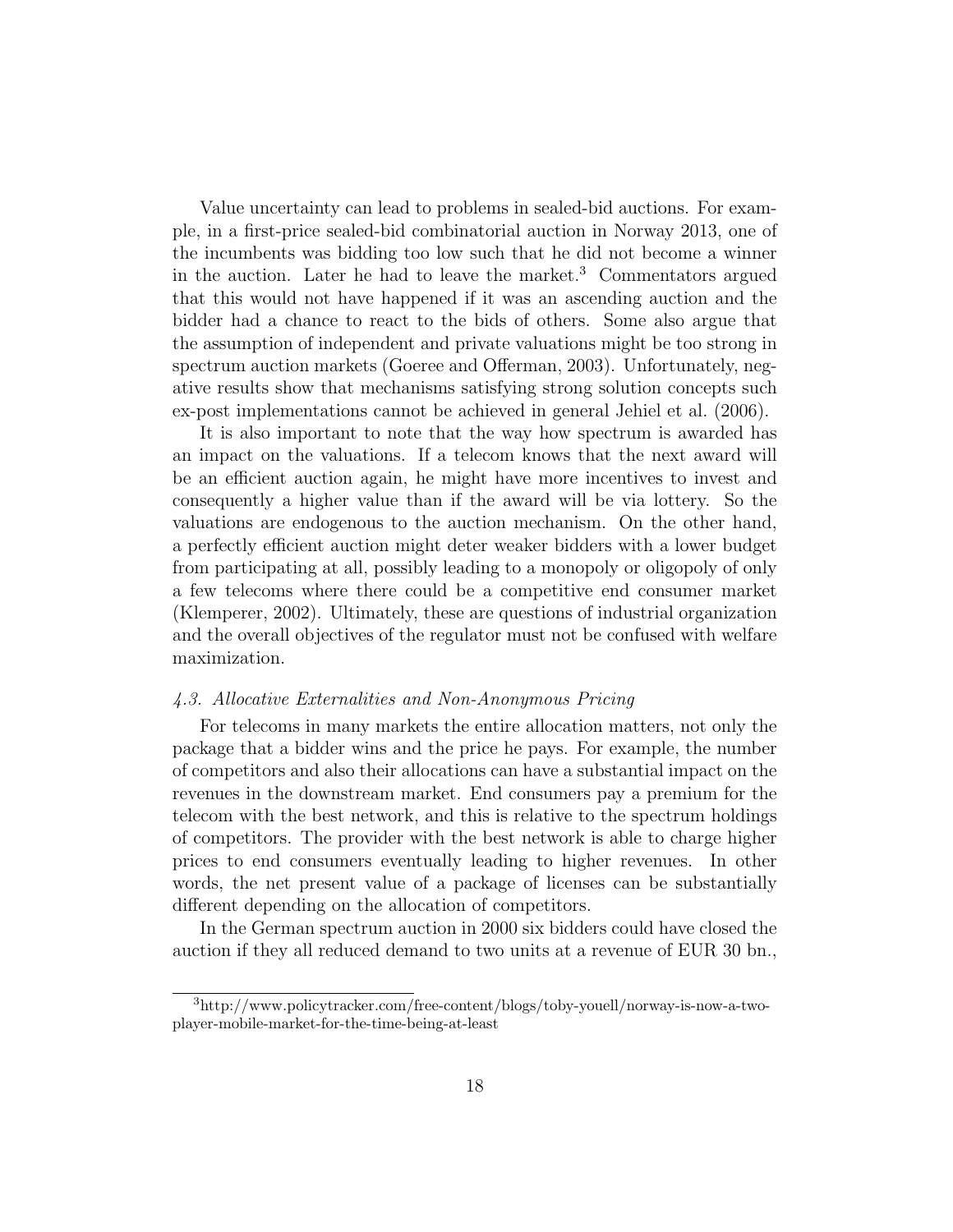but two bidders eventually drove up the revenue to EUR 50 bn. This was described as an attempt to drive out another bidder from the downstream market, and it shows that externalities can be substantial. Bichler et al. (2016) discuss the impact of allocative externalities in the German spectrum auction in 2015.

Auction design with externalities has received little attention as of yet (Jehiel and Moldovanu, 2005). The VCG mechanism would still determine the efficient allocation in dominant strategies, if bidders could express their preferences for all possible allocations. This, however, is unreasonable to assume in realistic markets due to the combinatorial explosion of possible allocations. Therefore, it is interesting to understand how bidders would bid in standard auction formats in the presence of allocative externalities.

Allocative externalities refers to situations where the valuation for objects depends on who obtains which objects. However, it also matters for telecoms, how much their competitors pay for a license. Payments in the Vickrey-Clarke-Groves mechanism and in the Combinatorial Clock Auction are non-anonymous. As we discussed earlier, in the Swiss Combinatorial Clock Auction in 2012 one bidder payed substantially more than another for almost the same allocation of spectrum licenses (Kroemer et al., 2016). In high-stakes spectrum auctions payments are in the billions of dollars, and a much higher payment in a spectrum auction binds budget of a competitor, which can be a disadvantage in the downstream market. Spiteful bidding and according strategies to raise rivals' costs have been observed in spectrum auctions and analyzed theoretically (Janssen and Karamychev, 2013). Such motives differ from the traditional independent private values model.

# 4.4. Principal-Agent Relationships and Budget Constraints

If financial markets were perfect, there would be no budget constraints preventing telecoms from acquiring licenses. In reality, budget constraints are almost always an issue and they violate the quasi-linear utility functions typically assumed in mechanism design. Such budget constraints defy strategy-proof mechanisms, even if bidders maximize payoff and they have independent and private valuations (Dobzinski et al., 2008). It is important to understand, how these budgets are determined.

Bidding firms often exhibit principal-agent relationships, where the management is the agent and the board of directors or the stakeholder can be seen as the principal. The agent typically as a good estimate of the value of a particular package of licenses, while the principal has not. In contrast, the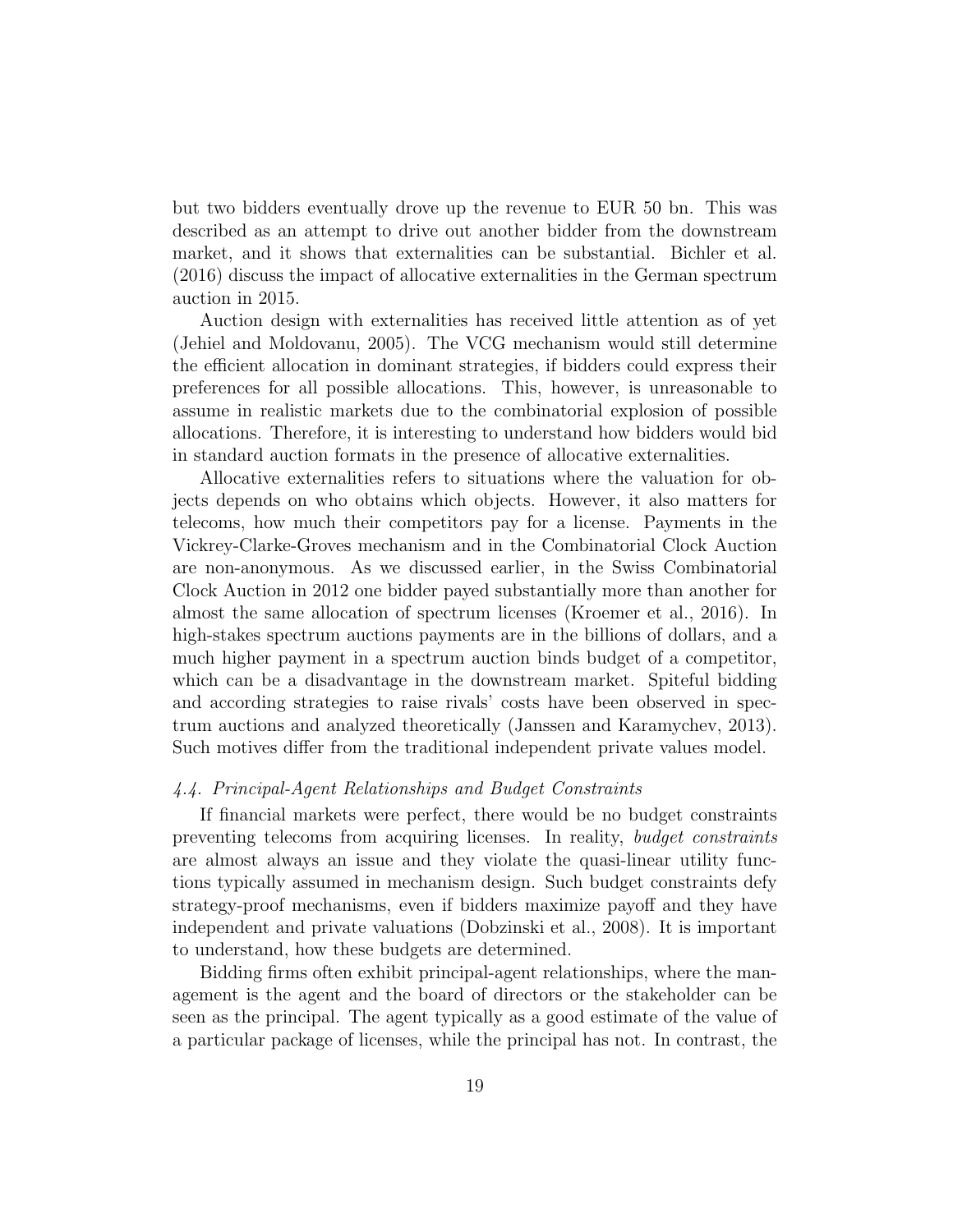principal wants to maximize payoff, but the agents often have empire building motives and they prefer more valuable packages to less valuabe ones. Agents try to win their most preferred package within a budget constraint, which is different to payoff-maximization. The payments are usually in the billions and need to be paid by the principal in these environments. Paulsen and Bichler (2015) show that there are environments where the agents bid more aggressive than a principal would do in equilibrium. This can lead to adverse selection and inefficient outcomes. Although, it can be seen as the responsibility of the principal to set incentives for payoff maximization in the bidding team, the hidden information problem makes the design of optimal contracts between principal and agent very difficult in practice.

#### 5. Discussion

The design of spectrum auctions has seen considerable progress, but the journey has just begun. Mechanism design imposes *strategy-proofness* as a constraint first and then tries to satisfy other design desiderata such as efficiency or revenue. Most of the literature draws on direct revelation mechanisms based on the revelation principle (Gibbard, 1973), and iterative processes did not play a central role. In the past decade, it became obvious that the objectives of the regulator and the utility functions of telecoms are differ from those traditionally discussed in auction theory. These differences require us to rethink the auction process, the bid language, and the payment rules used in spectrum auctions.

- Auction process: sealed-bid vs. iterative
	- The revelation principle has focused much of the literature in mechanism design on direct revelation mechanisms. Even in the recent years, sealed-bid auctions have actually been used in a number of countries for selling spectrum. Iterative auctions have several advantages when bidders have value uncertainties and value interdependencies. Milgrom and Weber (1982) write "... when bidders are uncertain about their valuations, they can acquire useful information by scrutinizing the bidding behavior of their competitors during the course of an [iterative] auction. That extra information weakens the winner's curse and leads to more aggressive bidding in the [iterative] auction, which accounts for the higher expected price."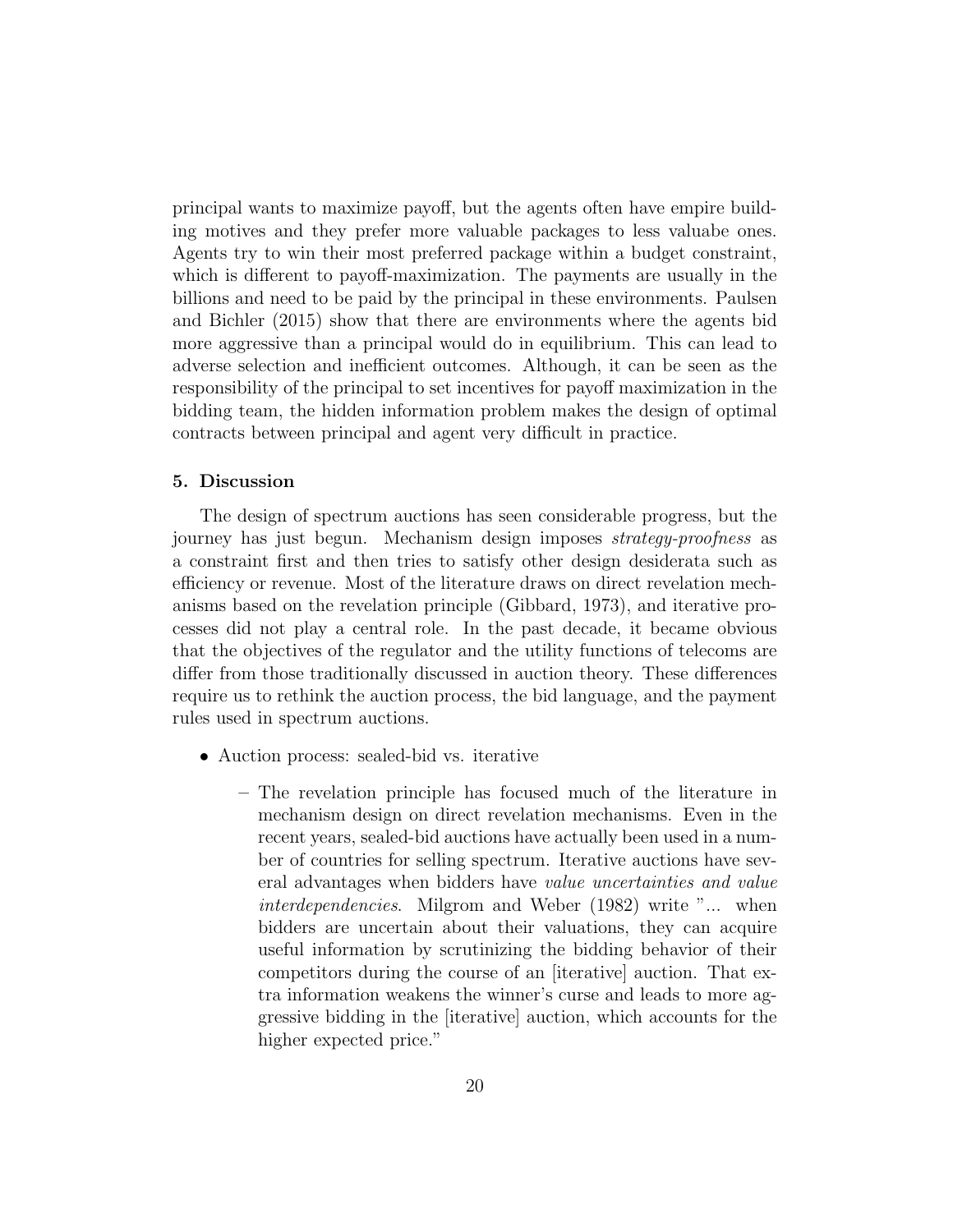- Iterative auctions also make it easier for a board of directors to control the management bidding in a spectrum auction, which might have incentives different from payoff-maximization due to hidden information in a *principal-agent relationship* within the firm (Paulsen and Bichler, 2015).
- Finally, iterative auctions with high transparency about the winners in each round allow addressing allocative externalities, because bidders see an allocation emerge and can veto this allocation with high bids, if it is not in their interest (Bichler et al., 2016). Of course, the level of transparency in an auction needs to be decided with care and depends also on the competitive situation in a market and the likelihood of tacit collusion.
- Bid language: expressiveness vs. compactness
	- Telecoms have *complex preferences* for spectrum licenses including complements and substitutes. Combinatorial auctions provide a solution as they allow bidders to fully specify their preferences. However, a fully enumerative bid language, which allows bidders to submit bids on every possible package suffers from the fact that bidders will only specify bids for a small subset of the exponentially many packages, which can lead to substantial inefficiencies. A compact bid language is less demanding in that it lets bidders specify packages of licenses with high synergies, but does not require an exponentially large set of bids. Hierarchical package bidding (HPB) is one example for a compact bidding language with regional licenses (Goeree and Holt, 2010). Compact bid languages can also be discussed for the award of national licenses (Bichler et al., 2014).
	- Also regulators need to be able to express their preferences and constraints. For example, allocation constraints can be used in the winner determination to avoid very unequal distributions of spectrum, when the policy goal is to achieve a competitive endconsumer market.
- Payment rules: non-anonymous vs. anonymous
	- The Vickrey-Clarke-Groves mechanism can be considered the central result in mechanism design, but it is based on the assumption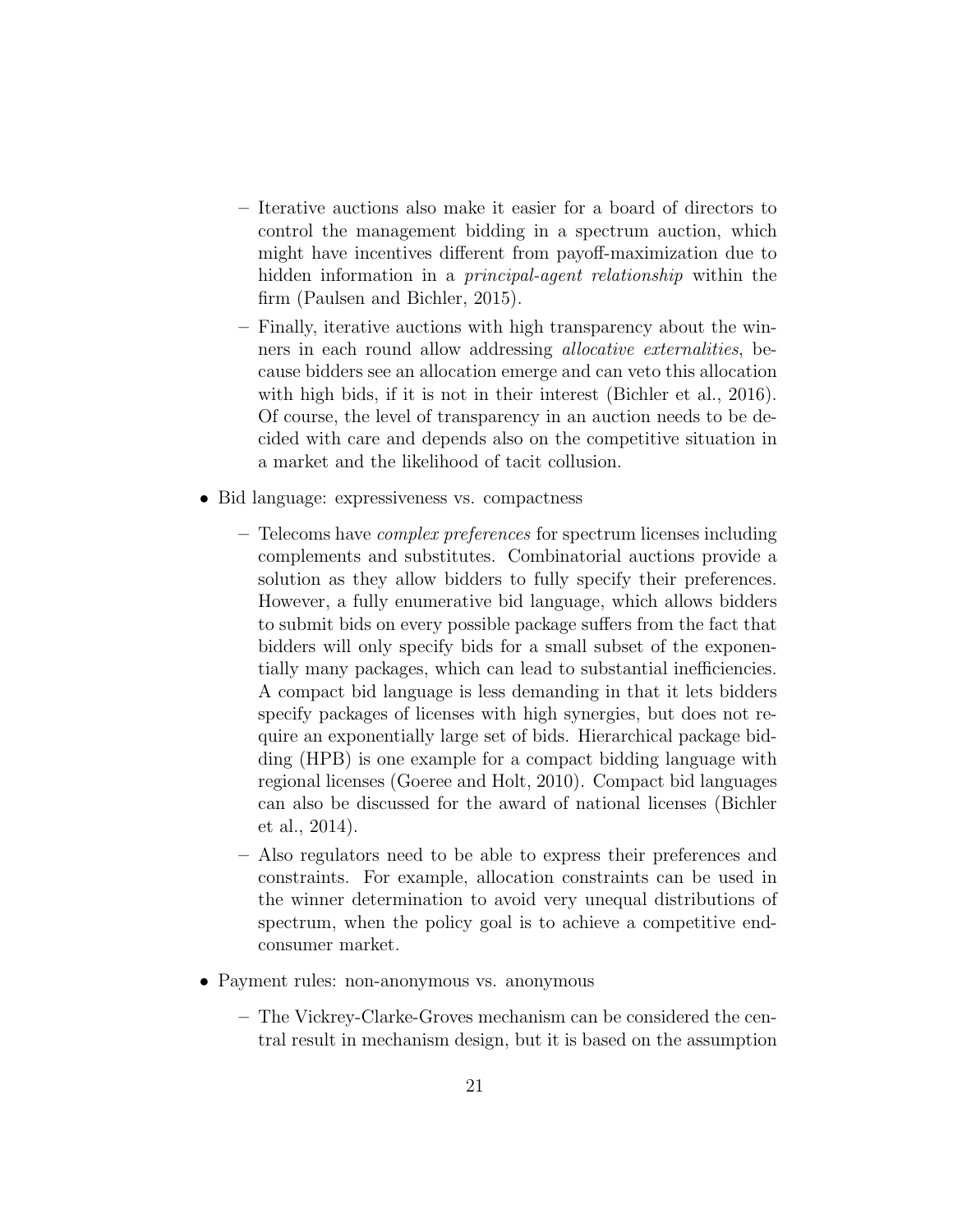of independent and private valuations in isolated markets. Auctions where bidders compete in a downstream market are different. If one bidder has to pay considerably more than another for a similar allocation, as it can be the case with Vickrey-Clarke-Groves mechanisms or the CCA, then this is perceived as undesirable by many participants. This also relates to notions of fairness such as equitability, which need to be taken seriously. Anonymous prices as they are used in SMRA, HPB, or the single-stage Combinatorial Clock Auction have advantages in this respect, even if they do not necessarily lead to full efficiency in the traditional independent and private values model (Bichler et al., 2013b).

Every theoretical model has assumptions, and it is important to have these assumptions in mind, when we provide policy advice based on such models. Models which are based on bidders with independent and private valuations and auctioneers, who want to maximize allocative efficiency of the auction market, might not provide the right solution for policy makers and regulators. In spectrum auction markets, we typically have allocative externalities, we find high value uncertainties for bidders, and regulators want to achieve a competitive and sustainable downstream market, which is different from allocative efficiency of the auction market. Market design is an engineering discipline and as so often in engineering there are conflicting objectives and one needs to find a satisficing solution (Simon, 1991). We argue that the design of the auction process (iterative vs. sealed-bid), the bid language (compact vs. fully enumerative), and the payment rule (anonymous vs. non-anonymous) need to be revisited for future auction designs.

There might also not be a single optimal auction design for all types of spectrum sales. Large markets with many bidders and regional licenses such as in the USA and in Canada are different to small national markets with a few bidders only. These differences in the market environment will lead to different bid languages and also pricing rules. Regulators also need to consider the specific market environment and the financial strength of bidders in the market. Even if there is no one-size-fits-all auction design for all of these markets, it might well be possible to develop market designs addressing the goals and requirements of certain market types. As a community, we need to think about robust auction designs, which consider the preferences of telecom companies, and ultimately help regulators achieve their policy goals.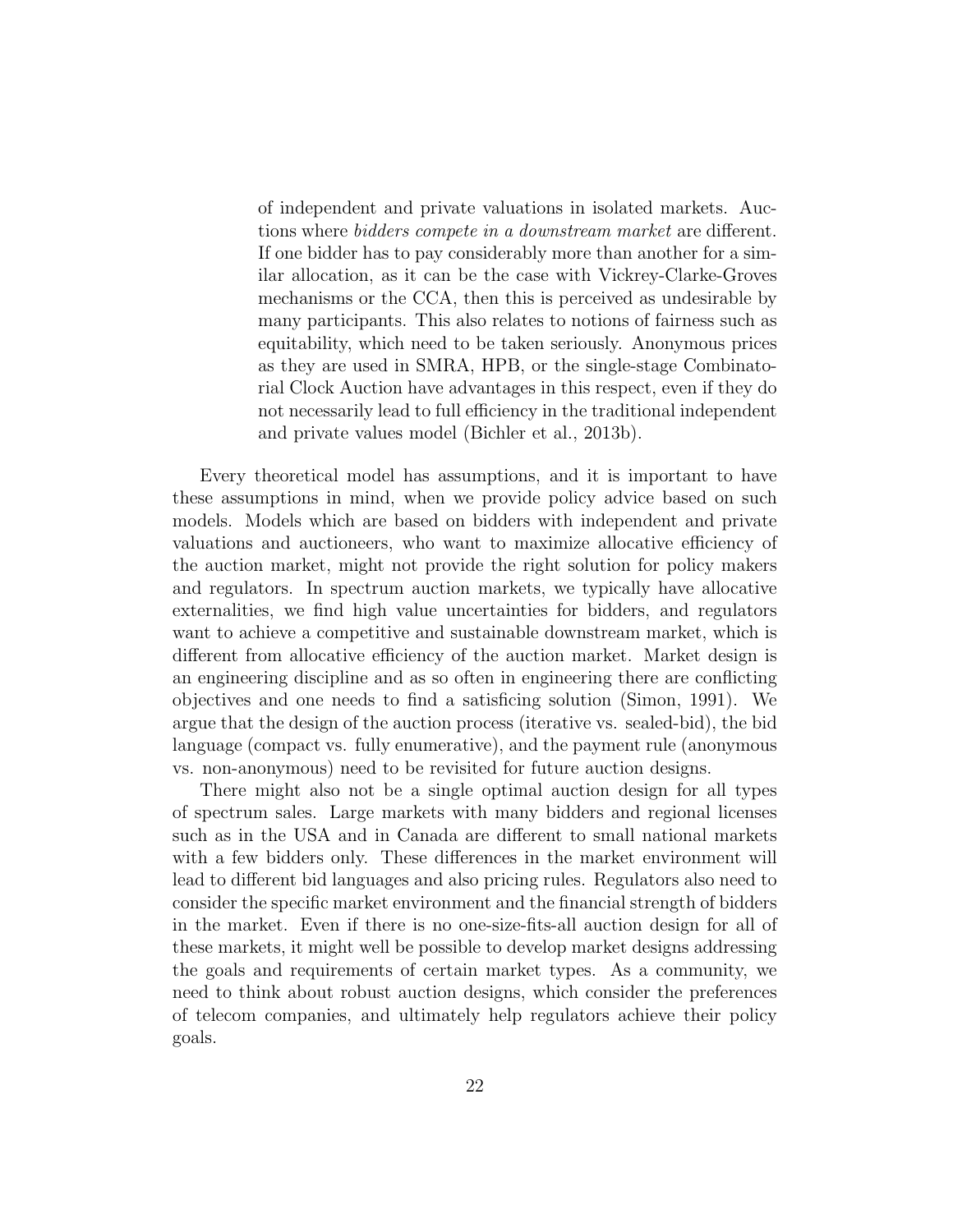#### 6. References

- Ausubel, L., Cramton, P., Milgrom, P., 2006. The clock-proxy auction: A practical combinatorial auction design. In: Cramton, P., Shoham, Y., Steinberg, R. (Eds.), Combinatorial Auctions. MIT Press, Cambridge, MA.
- Ausubel, L., Milgrom, P., 2006. The lovely but lonely vickrey auction. In: Cramton, P., Shoham, Y., Steinberg, R. (Eds.), Combinatorial Auctions. MIT Press, Cambridge, MA.
- Banks, J., Ledyard, J., Porter, D., 1989. Allocating uncertain and unresponsive resources: An experimental approach. RAND Journal of Economics 20, 1–25.
- Bichler, M., Goeree, J. (Eds.), 2016. Spectrum Auction Design. Cambridge University Press, Cambridge, UK.
- Bichler, M., Goeree, J., Mayer, S., Shabalin, P., 2014. Spectrum auction design: Simple auctions for complex sales. Telecommunications Policy 38 (7), 613–622.
- Bichler, M., Gretschko, V., Janssen, M., 2016. Bargaining in spectrum auctions: A review of the German 2015 LTE auction. TUM Working Paper.
- Bichler, M., Schneider, S., Guler, K., Sayal, M., 2011a. Compact bidding languages and supplier selection for markets with economies of scale and scope. European Journal on Operational Research 214, 67–77.
- Bichler, M., Shabalin, P., Wolf, J., 2011b. Efficiency, auctioneer revenue, and bidding behavior in the combinatorial clock auction. In: Second Conference on Auctions, Market Mechanisms and Their Applications (AMMA). New York, NY, USA.
- Bichler, M., Shabalin, P., Wolf, J., 2013a. Do core-selecting combinatorial clock auctions always lead to high efficiency? An experimental analysis of spectrum auction designs. Experimental Economics, 1–35.
- Bichler, M., Shabalin, P., Ziegler, G., 2013b. Efficiency with linear prices? a theoretical and experimental analysis of the combinatorial clock auction. INFORMS Information Systems Research 24, 394–417.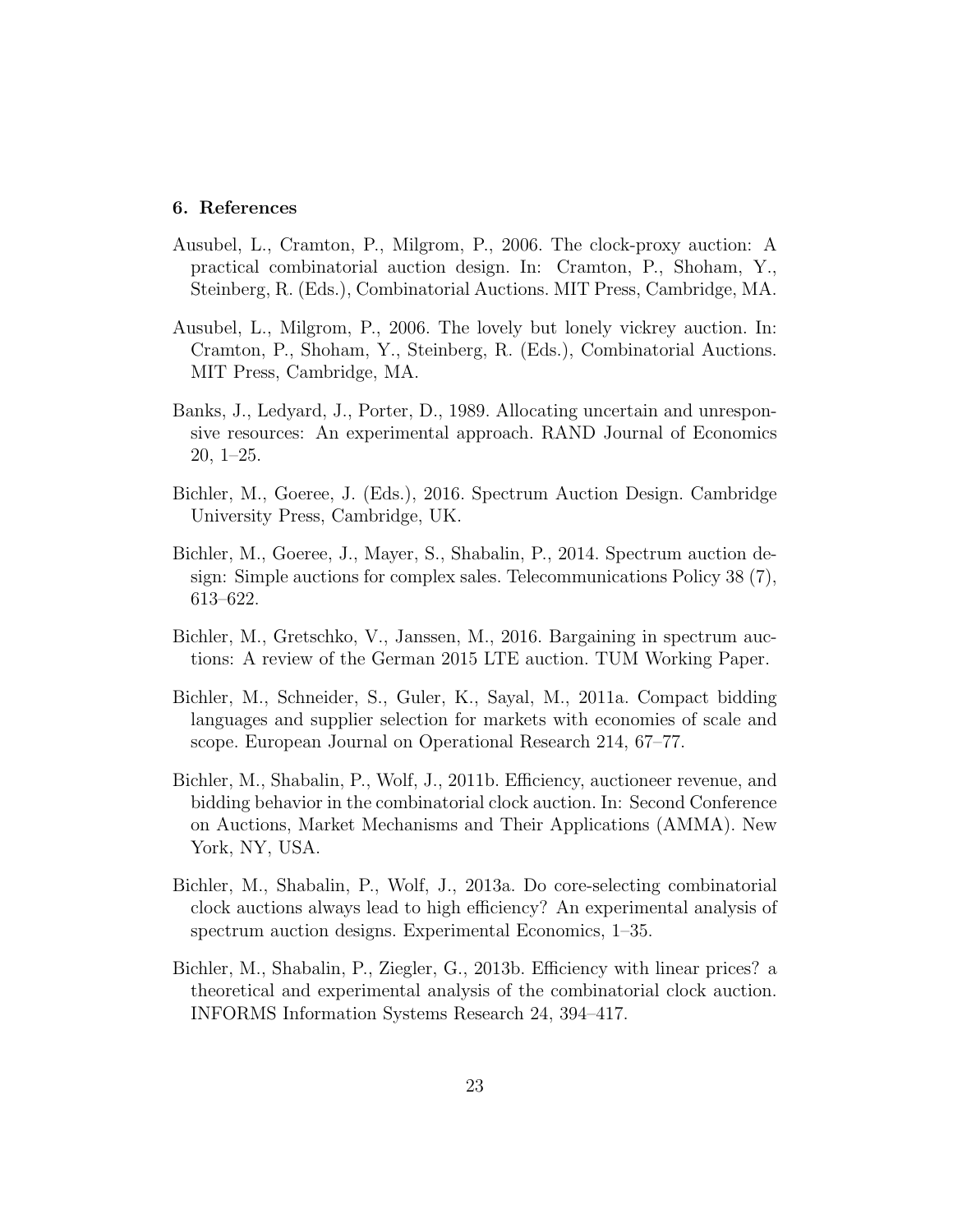- Boergers, T., Dustmann, C., 2003. Rationalizing the umts spectrum bids: The case of the u.k. auction. In: Illing, G., Kuehl, U. (Eds.), Spectrum Auctions and Competition in Telecommunications. CESifo Seminar Series.
- Brandt, F., Sandholm, T., Shoham, Y., 2007. Spiteful bidding in sealed-bid auctions. In: 20th International Joint Conference on Artificial Intelligence (IJCAI). pp. 1207–1214.
- Brunner, C., Goeree, J. K., Holt, C., Ledyard, J., 2010. An experimental test of flexible combinatorial spectrum auction formats. American Economic Journal: Micro-Economics 2 (1), 39–57.
- Brusco, S., Lopomo, G., 2009. Simultaneous ascending auctions with complementarities and known budget constraints. Econ Theory 38, 105–124.
- Bulow, J. I., Levin, J., Milgrom, P., 2009. Winning play in spectrum auctions. NBER Working Paper March (14765).
- Coase, R., 1959. The Federal Communications Commission. Journal of law and economics 2, 1–40.
- Cramton, P., 2009a. Auctioning the Digital Dividend. Karlsruhe Institute of Technology.
- Cramton, P., 2009b. Spectrum auction design. Tech. rep., University of Maryland, Department of Economics. URL http://ideas.repec.org/p/pcc/pccumd/09sad.html
- Cramton, P., Shoham, Y., Steinberg, R., 2006. Introduction to combinatorial auctions. In: Cramton, P., Shoham, Y., Steinberg, R. (Eds.), Combinatorial Auctions. MIT Press, Cambridge, MA.
- Day, R., Cramton, P., 2012. The quadratic core-selecting payment rule for combinatorial auctions. Operations Research 60, 588–603.
- Dobzinski, S., Lavi, R., Nisan, N., 2008. Multi-unit auctions with budget limits. In: Foundations of Computer Science. Philadelphia, PA, pp. 260– 269.
- Erdil, A., Klemperer, P., 2010. A new payment rule for core-selecting package auctions. Journal of the European Economic Association 8 (2-3), 537–547.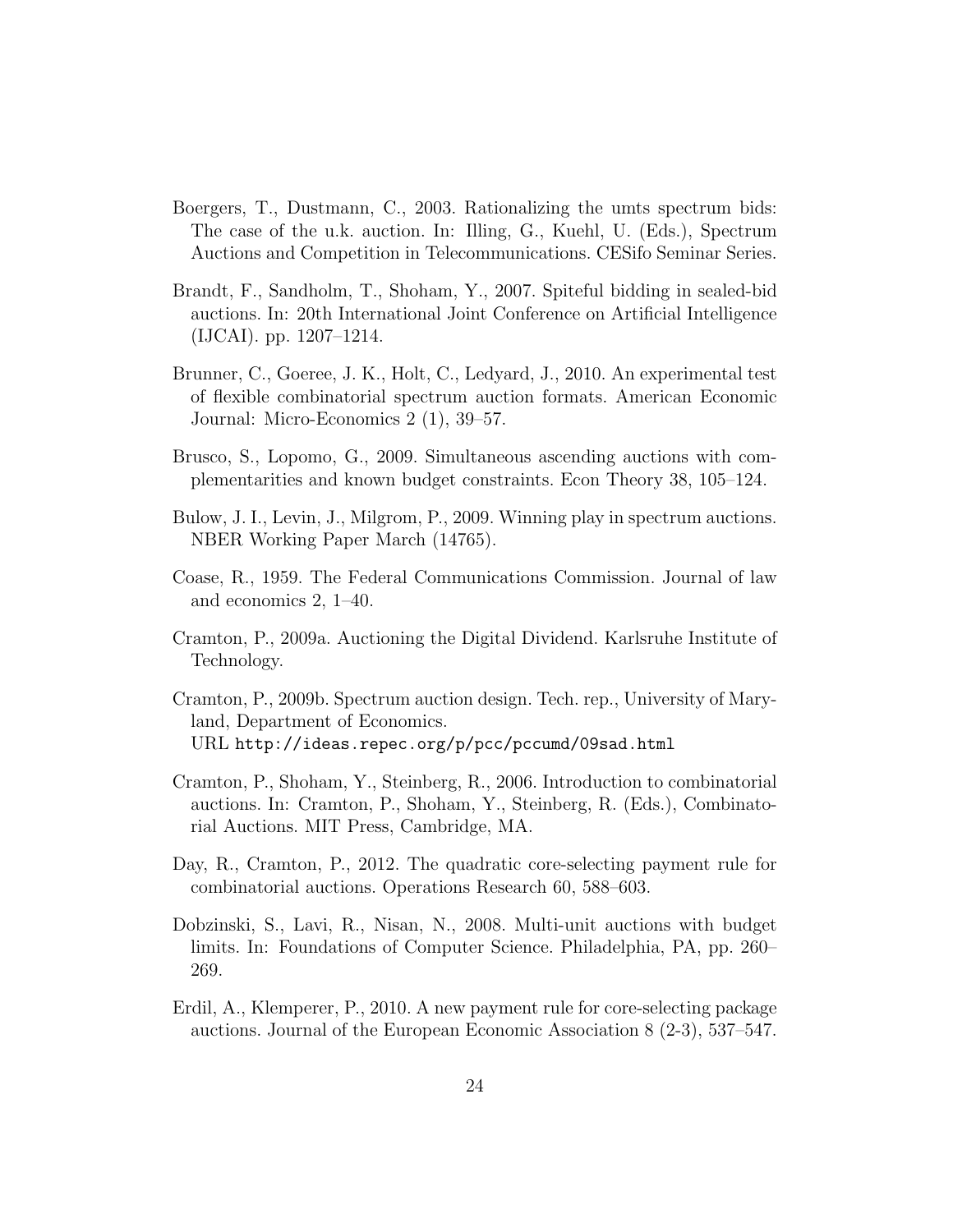- Gibbard, A., 1973. Manipulation of voting schemes: a general result. Econometrica 41, 587–601.
- Goeree, J., Holt, C., 2010. Hierarchical package bidding: A paper & pencil combinatorial auction. Games and Economic Behavior 70  $(1)$ , 146 – 169.
- Goeree, J., Lien, Y., 2014. An equilibrium analysis of the simultaneous ascending auction. Journal of Economic Theory 153, 506 – 533.
- Goeree, J., Lien, Y., 2016. On the impossibility of core-selecting auctions. Theoretical Economics 11, 41–52.
- Goeree, J. K., Offerman, T., 2003. Competitive bidding in auctions with private and common values. The Economic Journal 113 (489), 598–613.
- Janssen, M., Karamychev, V. A., 2013. Gaming in combinatorial clock auctions.
- Jehiel, P., Meyer-ter Vehn, M., Moldovanu, B., Zame, W. R., 2006. The limits of ex post implementation. Econometrica 74 (3), 585–610.
- Jehiel, P., Moldovanu, B., 2005. Allocative and informational externalities in auctions and related mechanisms. Tech. rep., SFB/TR 15 Discussion Paper.
- Kagel, J., Lien, Y., Milgrom, P., 2010. Ascending prices and package bids: An experimental analysis. American Economic Journal: Microeconomics 2 (3).
- Klemperer, P., 2002. What really matters in auction design. The Journal of Economic Perspectives 16 (1), 169–189.
- Korczyk, D. J., 2008. Considerations in valuing wireless spectrum. Discussion paper, American Appraisal Associates, Inc.
- Kroemer, C., Bichler, M., Goetzendorff, A., 2016. (Un) expected bidder behavior in spectrum auctions: About inconsistent bidding and its impact on efficiency in the combinatorial clock auction. Group Decision and Negotiation 25, 31–63.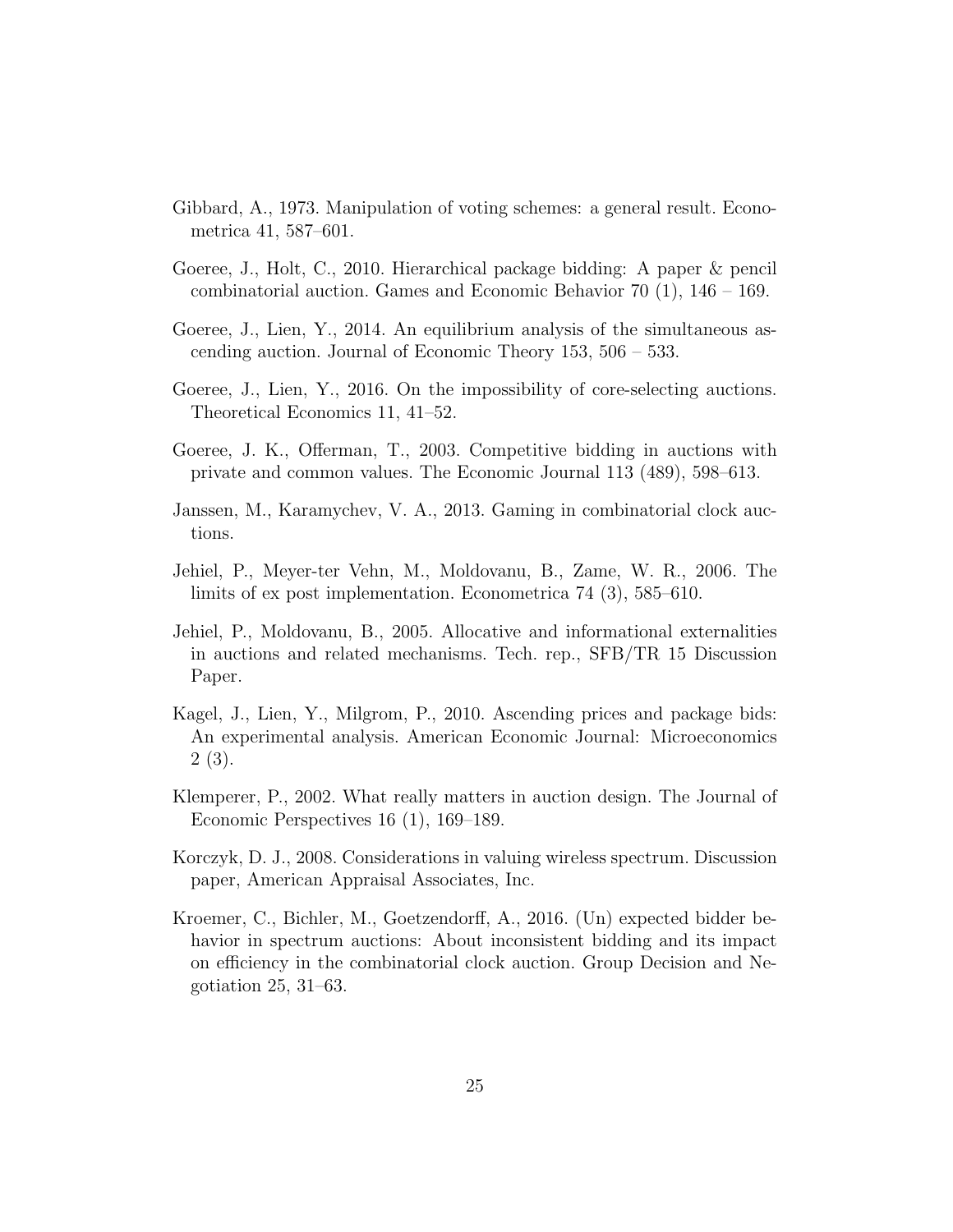- Kwasnica, T., Ledyard, J. O., Porter, D., DeMartini, C., 2005. A new and improved design for multi-objective iterative auctions. Management Science 51 (3), 419–434.
- Ledyard, J., Porter, D., Rangel, A., 1997. Experiments testing multiobject allocation mechanisms. Journal of Economics and Management Strategy 6, 639–675.
- Levin, J., Skrzypacz, A., 2014. Are dynamic vickrey auctions practical?: Properties of the combinatorial clock auction. Tech. rep., National Bureau of Economic Research.
- Maldoom, D., 2007. Winner determination and second pricing algorithms for combinatorial clock auctions. Discussion paper 07/01, dotEcon.
- Milgrom, P., 2000. Putting auction theory to work: The simultaneous ascending auction. Journal of Political Economy 108 (21), 245–272.
- Milgrom, P., 2010. Simplified mechanisms with an application to sponsoredsearch auctions. Games and Economic Behavior 70 (1), 62–70.
- Milgrom, P. R., Weber, R. J., 1982. A theory of auctions and competitive bidding. Econometrica: Journal of the Econometric Society, 1089–1122.
- Morgan, J., Steiglitz, K., Reis, G., 2003. The spite motive and equilibrium behavior in auctions. Contributions to Economic Analysis and Policy 2.
- Nisan, N., Ronen, A., 2001. Algorithmic mechanism design. Games and Economic Behavior 35, 166–196.
- Paulsen, P., Bichler, M., 2015. First-price package auctions in a principalagent environment. In: International Conference on Group Decision & Negotiation.
- Petrakis, I., Ziegler, G., Bichler, M., 2013. Ascending combinatorial auctions with allocation constraints: On game theoretical and computational properties of generic pricing rules. Information Systems Research 24 (3), 768–786.
- Porter, D., Rassenti, S., Roopnarine, A., Smith, V., 2003. Combinatorial auction design. Proceedings of the National Academy of Sciences of the United States of America (PNAS) 100, 11153–11157.